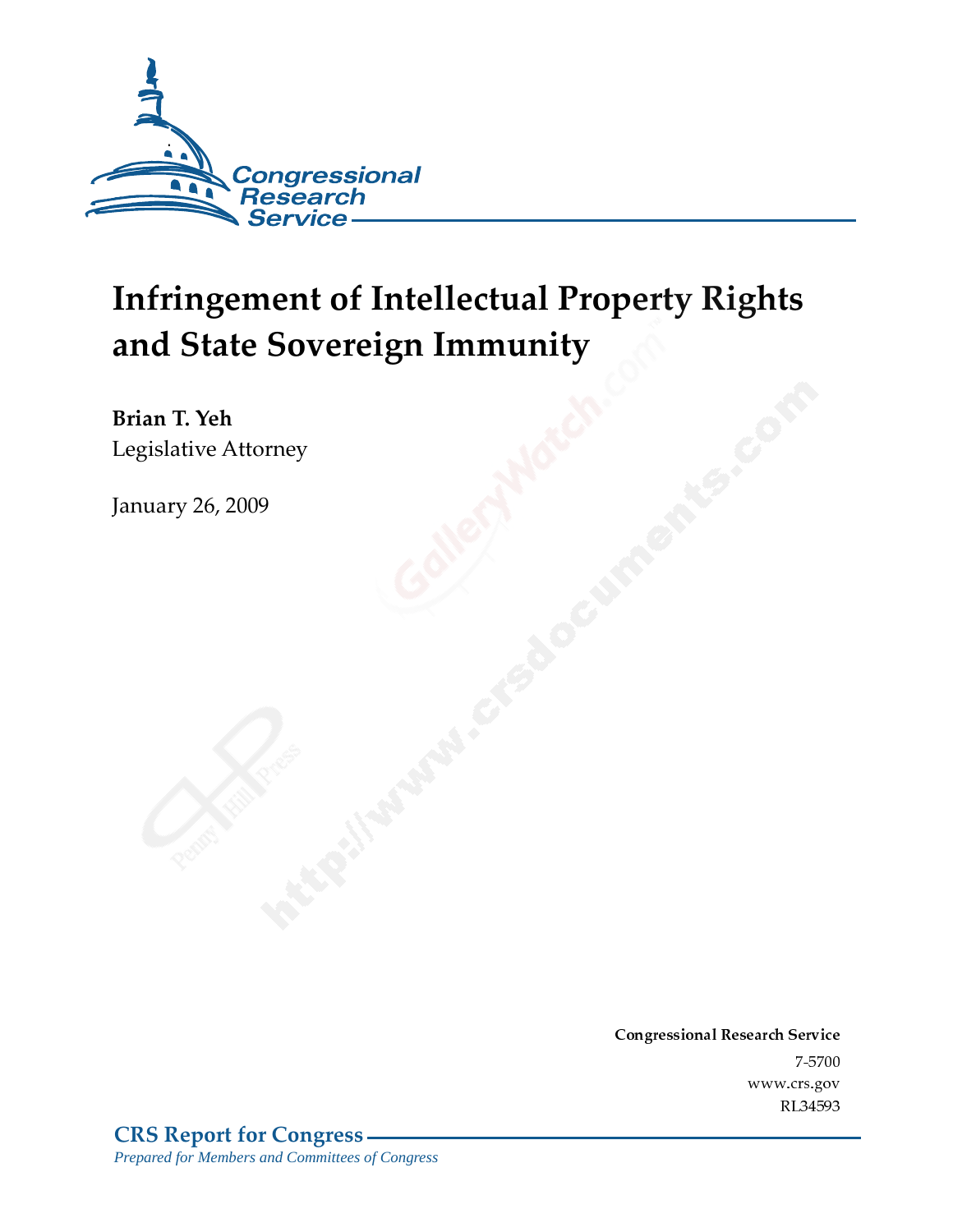## Summary

The Eleventh Amendment to the U.S. Constitution provides that "[t]he Judicial Power of the United States shall not be construed to extend to any suit in law or equity, commenced or prosecuted against one of the United States by Citizens of another State, or by Citizens or Subjects of any Foreign State." Although the amendment appears to be focused on preventing suits against a state by non-residents in federal courts, the U.S. Supreme Court has expanded the concept of state sovereign immunity to reach much further than the literal text of the amendment, to include immunity from suits by the states' own citizens and immunity from suits under federal law within a state's own court system.

As a result of two landmark Supreme Court decisions in 1999, *Florida Prepaid* and *College Savings Bank,* the Eleventh Amendment currently bars an individual from successfully seeking damages from a state for violations of federal intellectual property laws unless the state clearly consents to being sued through waiver, or Congress legitimately abrogates state sovereign immunity. Valid waiver exists only where a state has clearly submitted itself to federal jurisdiction. Courts have interpreted this rule to validate waiver in several scenarios: where a state voluntarily removes a case to federal court; where a state voluntarily initiates and participates in the litigation; where the case is part of one continuous action in which the state previously waived its immunity; where a state enacts legislation waiving its sovereign immunity; or where a state enters a contract containing a provision in which the state specifically submits to federal court jurisdiction in the case of a dispute. Absent these forms of clear waiver, a state does not relinquish its privilege of sovereign immunity under the Eleventh Amendment.

Congressional abrogation of state sovereign immunity to suit under federal intellectual property laws is valid only when achieved through a congressional statute passed pursuant to the enforcement power under § 5 of the Fourteenth Amendment. A valid statute passed pursuant to § 5 will be limited in scope and remedy a pervasive and unredressed constitutional violation. The Supreme Court has previously invalidated congressional attempts to abrogate state sovereign immunity in intellectual property lawsuits against state governments.

Where there has been no clear waiver by the state, nor abrogation of state sovereignty by Congress, a party cannot obtain damages from a state under federal law. The injured party may, however, sue the individual official responsible for the violation for prospective injunctive relief under the *Ex Parte Young* doctrine*.* In order to obtain this kind of non-monetary relief, the party must show a continued violation of federal law and an adequate connection between the named official and the actual violation.

In response to *Florida Prepaid* and *College Savings Bank,* various bills have been introduced in previous sessions of Congress in an attempt to hold states accountable for violations of intellectual property rights. These proposals, however, never made it out of committee.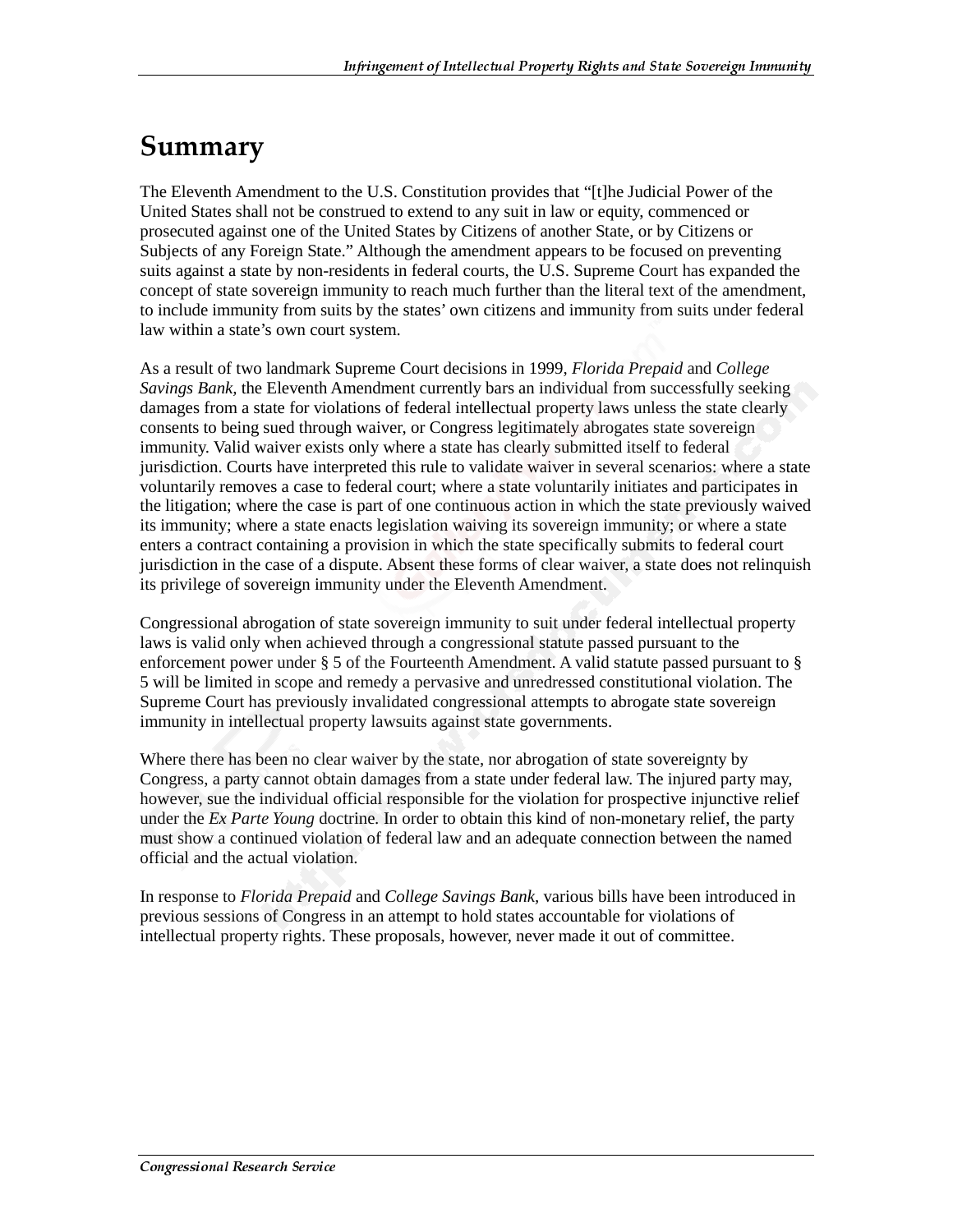## **Contents**

| Potential Developments in the Relationship between State Sovereign Immunity and |  |
|---------------------------------------------------------------------------------|--|
|                                                                                 |  |
|                                                                                 |  |

#### Contacts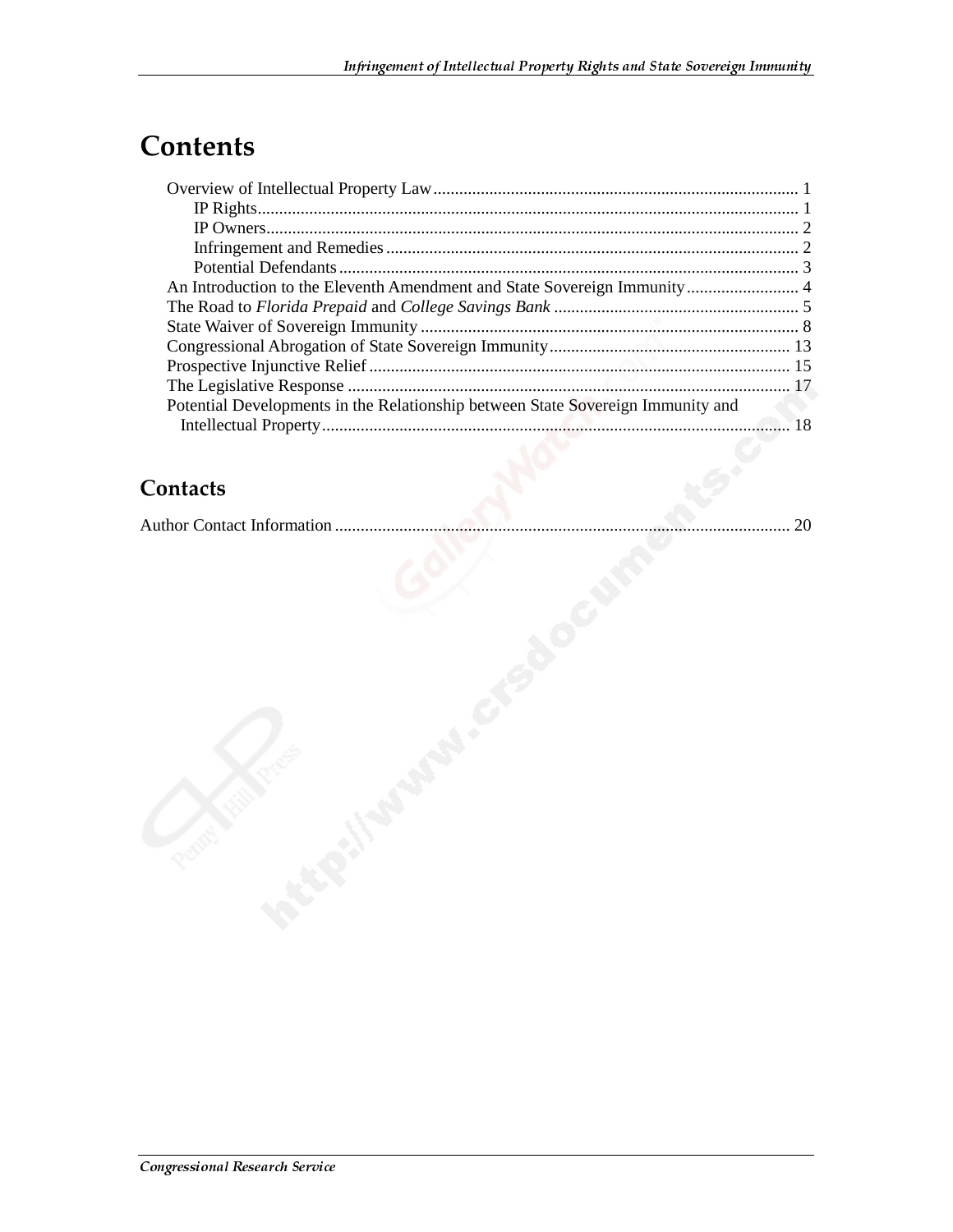n accordance with the doctrine of federalism, the American constitutional system divides privilege and power between the central national government and the individual states. Significant constitutional conflicts often arise, however, where the legitimate exercise of In accordance with the doctrine of federalism, the American constitutional system divi-<br>privilege and power between the central national government and the individual states<br>Significant constitutional conflicts often arise convergence of state sovereign immunity and federal intellectual property law provides one example of the complicated interaction between the powers of the federal government, the state, and the individual, and the inevitable conflicts that arise as all three attempt to exercise their established powers and rights.

The Eleventh Amendment to the U.S. Constitution, with limited exceptions, bars an individual from suing a state under federal law without the state's consent. While states may consent to suit by waiving the privilege of sovereign immunity, in limited circumstances Congress may also abrogate, or overrule, that immunity by passing a statute pursuant to the enforcement power under § 5 of the Fourteenth Amendment.<sup>1</sup> There are times, however, when a state may decide against waiving its sovereign immunity and Congress is unable to abrogate sovereign immunity pursuant to the Fourteenth Amendment. In these situations, an individual is barred from suing a state for monetary damages for a violation of federal law. Intellectual property has emerged as one area where Congress has been unsuccessful in abrogating sovereign immunity, and states have not expressly chosen to waive their constitutionally protected privilege of immunity. Therefore, individuals may not recover damages under federal patent, copyright, or trademark law for infringements perpetrated by a state entity. $2^2$ 

#### **Overview of Intellectual Property Law**

Intellectual property (IP) law has several major branches, applicable to different types of subject matter, including the following: *copyright* (original artistic and literary works of authorship), *patent* (inventions of processes, machines, manufactures, and compositions of matter that are useful, new, and nonobvious), and *trademark* (commercial symbols and commercial names). The source of federal copyright and patent law originates with the copyright and patent clause of the U.S. Constitution, which authorizes Congress to "promote the Progress of Science and useful Arts, by securing for limited Times to Authors and Inventors the exclusive Right to their respective Writings and Discoveries."<sup>3</sup> By contrast, the constitutional basis for federal trademark law is the power to regulate interstate commerce under the commerce clause.<sup>4</sup>

#### IP Rights

 $\overline{a}$ 

The Copyright Act, Patent Act, and the Trademark Act of 1946 (conventionally known as the Lanham Act) provide legal protection for intellectual property against unauthorized use, theft, and other violations of the rights granted by those statutes to the IP owner. The Copyright Act provides copyright owners with the exclusive right to control reproduction, distribution, public

<sup>&</sup>lt;sup>1</sup> Seminole Tribe of Florida v. Florida, 517 U.S. 44 (1996).

<sup>2</sup> *See, e.g*., Florida Prepaid Postsecondary Educ. Expense Bd. v. College Savings Bank, 527 U.S. 627 (1999) (dismissing suit against Florida for patent infringement); College Savings Bank v. Florida Prepaid Postsecondary Educ. Expense Bd., 527 U.S. 666 (1999) (dismissing suit against Florida for false advertising).

<sup>3</sup> U.S. CONST. art. I, § 8, cl. 8.

 $^{4}$  U.S. CONST. art. I, § 8, cl. 3.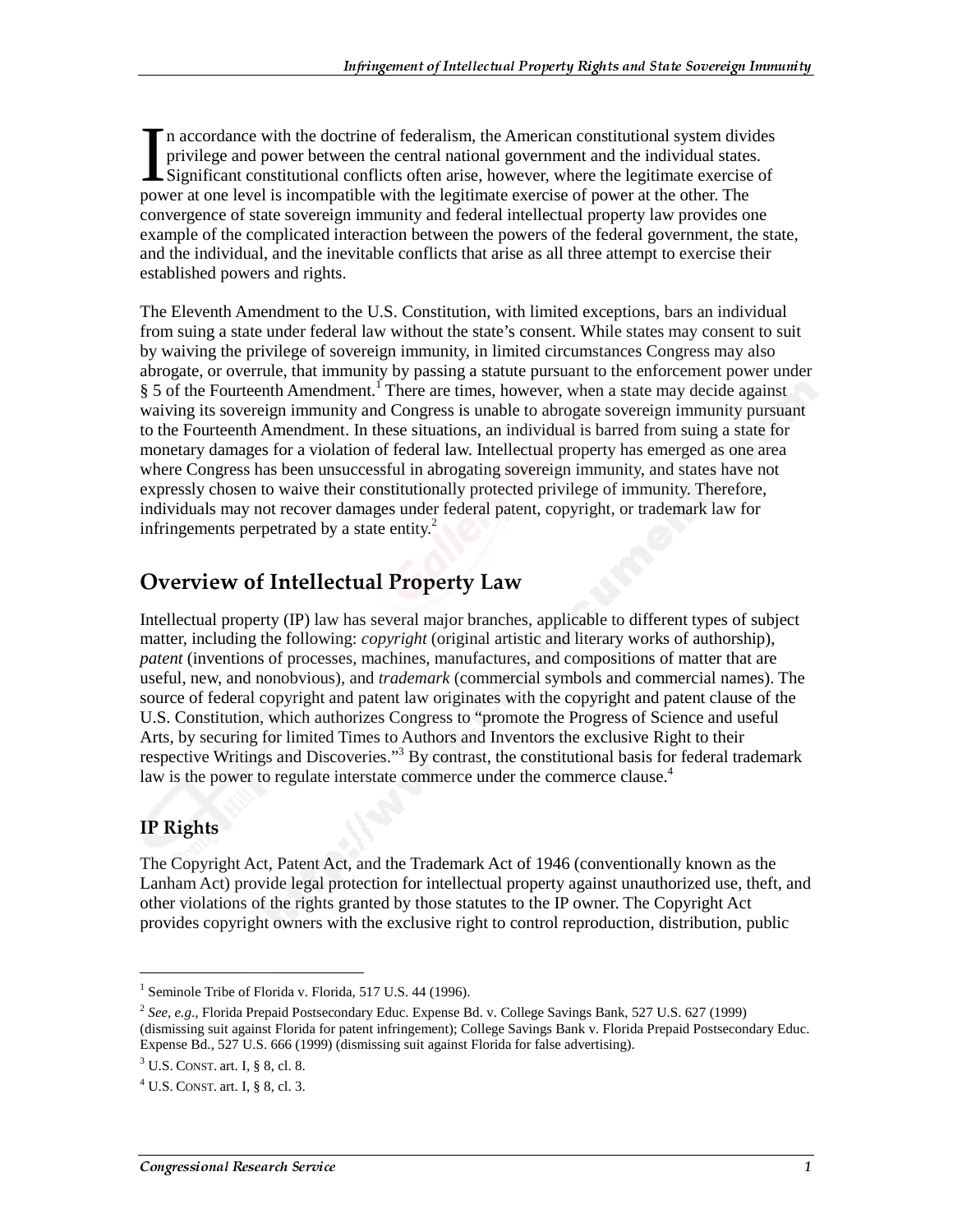performance, and display of their copyrighted works.<sup>5</sup> The Patent Act grants patent holders the right to exclude others from making, using, offering for sale, or selling their patented invention throughout the United States, or importing the invention into the United States.<sup>6</sup> The Lanham Act allows sellers and producers of goods and services to prevent a competitor from (1) using any counterfeit, copy, or imitation of their trademarks (that have been registered with the U.S. Patent and Trademark Office) in connection with the sale of any goods or services in a way that is likely to cause confusion, mistake, or deception,  $\sigma$  or (2) using in commercial advertising any word, term, name, symbol, or device, or any false or misleading designation of origin or false or misleading description or representation of fact, which (a) is likely to cause confusion, mistake, or deception as to affiliation, connection, or association, or as to origin, sponsorship, or approval, of his or her goods, services, or commercial activities by another person, or (b) misrepresents the nature, characteristics, qualities, or geographic origin of his or her or another person's goods, services, or commercial activities.<sup>8</sup> In addition, the Lanham Act grants to owners of "famous" trademarks the right to seek injunctive relief against another person's use in commerce of a mark or trade name if such use causes dilution by blurring or tarnishing the distinctive quality of the famous trademark.<sup>9</sup>

#### IP Owners

Private individuals and organizations may own various forms of IP, either because they are the creators of such IP and have not relinquished their rights by assignment,<sup>10</sup> or they have acquired legal title to the IP. Federal, state, and local government entities also may own or claim a property interest in certain patents, copyrights, and trademarks, with the notable exception that the Copyright Act categorically excludes copyright protection for any work of the U. S. government, $<sup>11</sup>$  although the federal government may receive and hold copyrights transferred to it</sup> by assignment, bequest, or otherwise.<sup>12</sup>

#### **Infringement and Remedies**

Generally speaking, the use of a patented invention, copyrighted work, or trademark without the authorization of the IP owner constitutes infringement.<sup>13</sup> The IP owner may initiate a civil action against an alleged infringer for a violation of any of the exclusive rights conferred by a patent, copyright, or trademark. If a defendant is found guilty of patent infringement in a lawsuit brought by the patent holder,  $14$  the remedies available to the plaintiff include an injunction to cease and

ł

 $^{14}$  35 U.S.C. § 281.

<sup>5</sup> 17 U.S.C. § 106.

 $6$  35 U.S.C. §§ 154(a)(1), 271(a).

 $^7$  15 U.S.C. § 1114(1).

 $8$  15 U.S.C.  $\S$  1125(a)(1).

<sup>9</sup> 15 U.S.C. § 1125(c)(1). For more information about trademark dilution, *see* CRS Report RL33393, *Protecting Famous, Distinctive Marks: The Trademark Dilution Revision Act of 2006*, by Brian T. Yeh.

 $10$  An "assignment" is a form of legal transfer in which the rights to property are conveved to another, often by sale and the use of a contract. BRYAN A. GARNER, BLACK'S LAW DICTIONARY,  $8^{TH}$  ED. (2004).

 $11$  17 U.S.C. § 101 (defining a work of the U.S. government as "a work prepared by an officer or employee of the United States Government as part of that person's official duties").

<sup>12 17</sup> U.S.C. § 105.

<sup>13 17</sup> U.S.C. § 501 (copyright); 35 U.S.C. § 271(a) (patent); 15 U.S.C. § 1114 (trademark).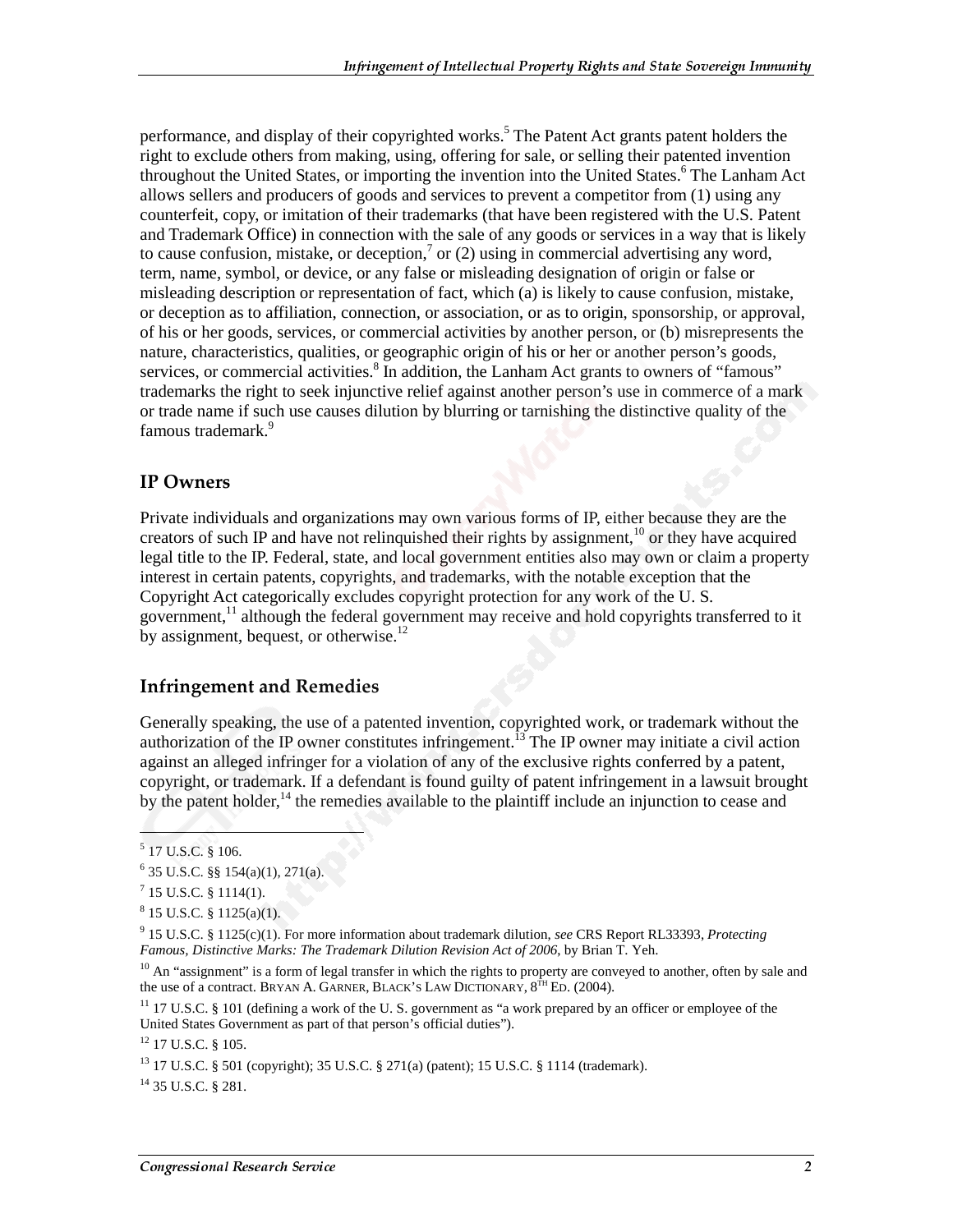prohibit the offending activity by the defendant,<sup>15</sup> damages to compensate for the infringement,<sup>16</sup> and even attorney fees.<sup>17</sup> Federal law only provides civil remedies in the event of patent infringement; there are no criminal sanctions.<sup>18</sup> The Copyright Act provides several civil remedies for infringement, including the possibility of obtaining injunctive relief, $19$  actual damages suffered by the copyright owner due to the infringement,<sup>20</sup> statutory damages,<sup>21</sup> and costs and attorney fees.22 The U.S. Department of Justice may also criminally prosecute particularly egregious violators of the copyright law in the case of willful infringement for purposes of commercial advantage or private financial gain.<sup>23</sup> The usual remedy for trademark infringement is injunctive relief,<sup>24</sup> although monetary relief is also available.<sup>25</sup> In addition, the court may order that any infringing articles bearing the reproduction, copy, or colorable imitation of a registered trademark be destroyed. $26$ 

#### Potential Defendants

As noted above, IP owners may enforce their rights under the federal IP laws by bringing lawsuits against alleged infringers. The defendants who may be sued for infringement include private individuals, companies, and also the federal government.<sup>27</sup> However, while both monetary and injunctive relief are available in the case of private entity defendants, the remedies differ when the defendant is the federal government in copyright and patent infringement cases. Federal government infringement of a copyright or patent may give rise to a cause of action that is governed by statute, 28 U.S.C. § 1498. This law provides that if the federal government uses a patented invention without the authorization of the patent holder, or if the federal government infringes a copyright, the only remedy available to the IP owner is the right to bring suit in the U.S. Court of Federal Claims to recover "reasonable and entire compensation" from the federal government.<sup>28</sup> However, note that the federal government remains fully liable for all forms of

j

- 18 35 U.S.C. § 281.
- <sup>19</sup> 17 U.S.C. § 502.
- $20$  17 U.S.C. § 504(b).
- $21$  17 U.S.C. § 504(c)(1).
- 22 17 U.S.C. § 505.
- 23 17 U.S.C. § 506, 18 U.S.C. § 2319.
- <sup>24</sup> 15 U.S.C. § 1116.

 $25$  15 U.S.C. § 1117(a) (permitting recovery of the infringer's profits, plaintiff's damages and litigation costs, and attorney fees).

26 15 U.S.C. § 1118.

 $27$  The "federal government" referred to in this section includes not only agencies and instrumentalities of the federal government, but also a corporation owned or controlled by the United States, or a contractor, subcontractor, or any person, firm, or corporation acting for and with the authorization or consent of the federal government. *See* 28 U.S.C. § 1498(b); 15 U.S.C. § 1114(1).

 $^{28}$  However, the U.S. Court of Appeals for the Federal Circuit has held that the federal government is immune from claims brought under the Digital Millennium Copyright Act (DMCA), pertaining to that statute's substantive prohibitions against the circumvention of technological measures that copyright owners may utilize to prevent unauthorized access or use of copyrighted works. The Federal Circuit in *Blueport Co., LLC v. United States,* 533 F.3d 1374 (Fed. Cir. 2008), determined that the DMCA "contains no express waiver of sovereign immunity" and that 28 U.S.C. § 1498(b) does not apply because "a claim for violation of the DMCA is not ... a subset of claims for copyright infringement" *Id.* at 1383-84.

<sup>15 35</sup> U.S.C. § 283.

<sup>16 35</sup> U.S.C. § 284.

<sup>&</sup>lt;sup>17</sup> 35 U.S.C. § 285.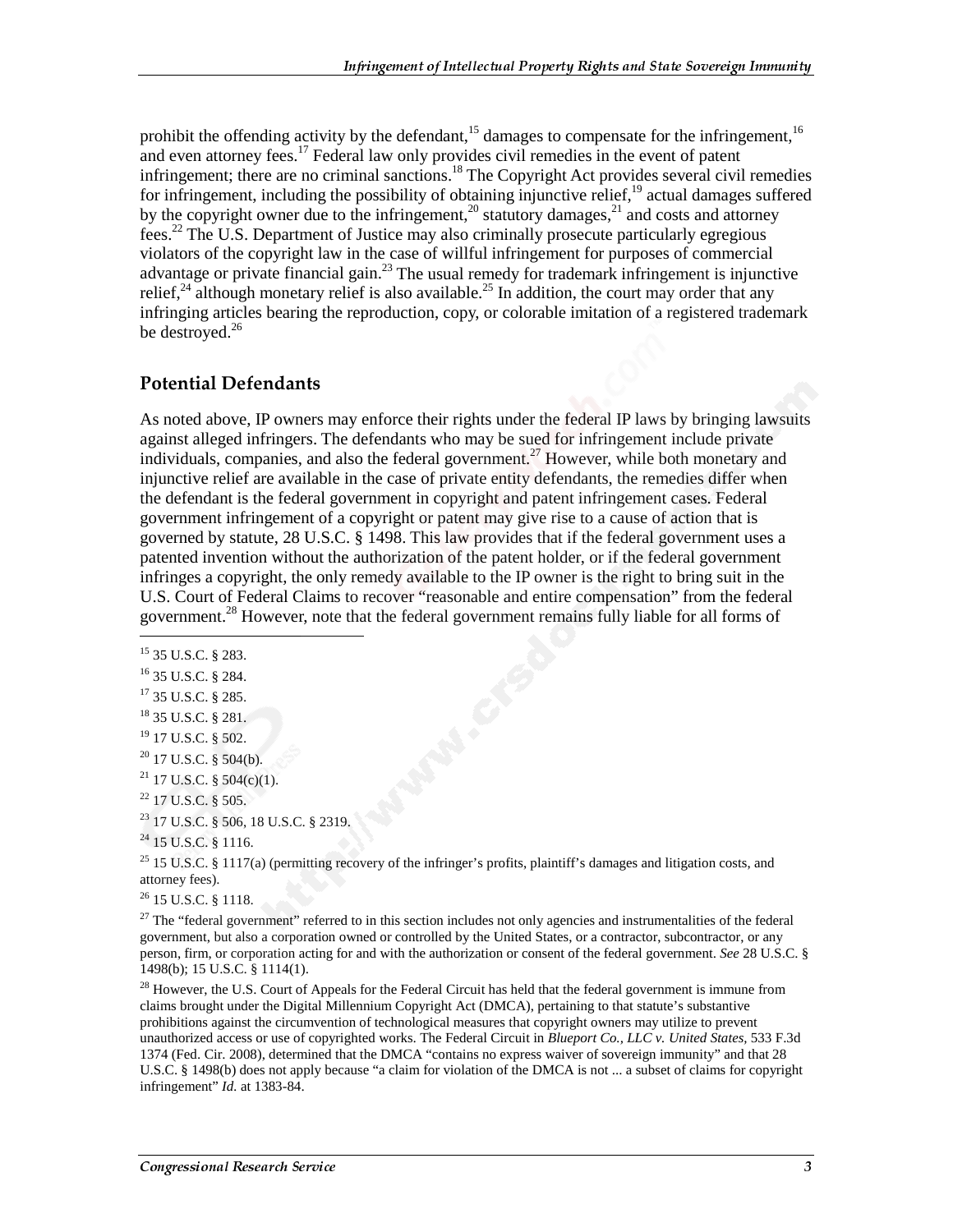relief (both monetary and injunctive) that are provided under the Lanham Act in the case of trademark infringement.<sup>29</sup>

Yet when state governments and state institutions (such as state-owned universities) infringe copyrights, patents, or trademarks, the IP owner currently has very limited legal recourse because of the U.S. Supreme Court's jurisprudence concerning the Eleventh Amendment. This case law has produced what some consider an anomalous outcome: a state may own a copyright, patent, or trademark and sue to enforce its rights in federal court, but that state may not be held accountable for monetary damages for its own violations of others' IP rights unless the state waives its sovereign immunity and consents to be sued.<sup>30</sup>

## An Introduction to the Eleventh Amendment and State Sovereign Immunity

Shortly after the Revolutionary War, two citizens of South Carolina sued the state of Georgia to recover a Revolutionary War debt owed by the State. The case eventually made its way to the U.S. Supreme Court, where in *Chisholm v. Georgia* the Court noted that Article III of the Constitution specifically granted the federal courts jurisdiction over suits "between a state and citizens of another state. $\mathbb{R}^{31}$  The authorization came as a considerable surprise to the states, which had each relied on the immunity from suit that had commonly accompanied state sovereignty. In a direct rebuke of *Chisholm*, Congress and the states immediately acted to protect state sovereign immunity through the ratification of the Eleventh Amendment, the first amendment to the Constitution subsequent to the Bill of Rights.

The Eleventh Amendment states, "The Judicial power of the United States shall not be construed to extend to any suit in law or equity, commenced or prosecuted against one of the United States by Citizens of another State."<sup>32</sup> Though the language of the amendment appears to bar only suits against a state by non-residents, the Supreme Court has interpreted the doctrine of sovereign immunity to also bar suits by citizens against their own state.<sup>33</sup> The Eleventh Amendment therefore protects states from being sued in federal court without their consent in both federal question and diversity cases.<sup>34</sup> The Court expanded the purview of the amendment in *Alden v. Maine* to include immunity from suit under federal law within a state's own court system.<sup>35</sup>

 $29$  15 U.S.C. § 1114(1) (in stating that "any person" who commits trademark infringement shall be liable in a civil action, the statute expressly defines "any person" to include the United States, and declares that the United States "shall be subject to the provisions of [the Lanham Act] in the same manner and to the same extent as any nongovernmental entity.").

<sup>30</sup> *See, e.g.,* Peter Lattman, *Critics Take Aim At California's Patent Shield*, THE WALL ST. J., Nov. 13, 2007, at B1.

<sup>31 2</sup> U.S. (Dall.) 419 (1793).

<sup>32</sup> U.S. CONST. amend. XI.

<sup>33</sup> Hans v. Louisiana, 134 U.S. 1 (1890).

<sup>&</sup>lt;sup>34</sup> The Eleventh Amendment does not provide counties and municipalities with the protections of sovereign immunity. *See, e.g.,* Board of Trustees of the University of Alabama v. Garrett, 531 U.S. 356 (2001) (holding the Eleventh Amendment does not extend its immunity to units of local government); Hess v. Port Authority Trans-Hudson Corp., 513 U.S. 30 (1994) (holding cities and counties do not enjoy Eleventh Amendment immunities).

<sup>35 527</sup> U.S. 706 (1999).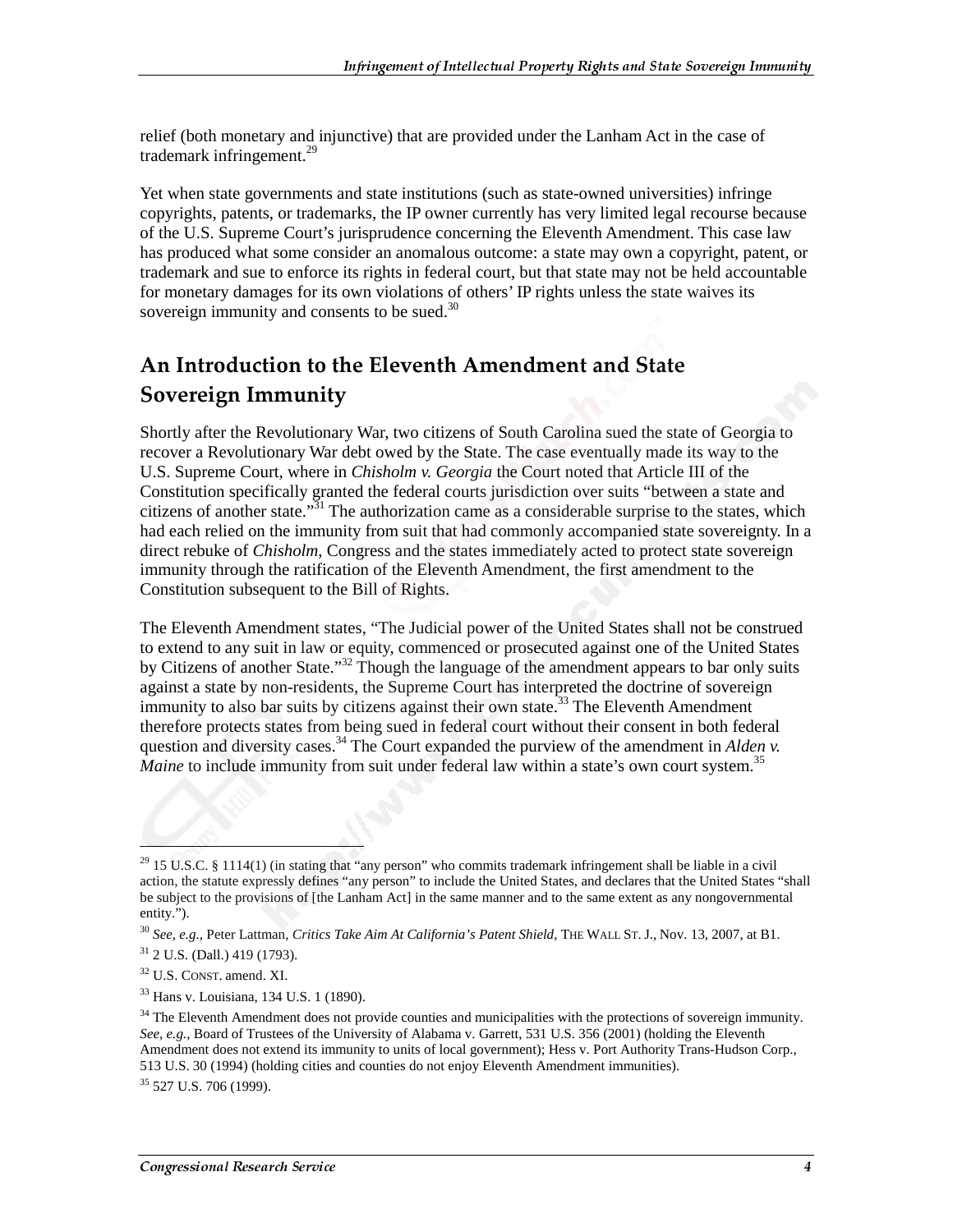In *Hans v. Louisiana*, the Court considered whether the grant of federal jurisdiction found in Article III of the Constitution negated state sovereign immunity.<sup>36</sup> In holding that it did not, the Court characterized the Eleventh Amendment as a specific attempt to overturn the Court's misinterpretation in *Chisholm*, rather than an affirmative amendment to the original structure of the Constitution. The Eleventh Amendment had not constituted a change in the Constitution, the Court determined, but a restoration of the original and intended constitutional design. This interpretation allowed the Court to expand sovereign immunity beyond the confines of the language of the Eleventh Amendment.

It was not until 1996 that the Court attempted to define the extent to which Congress had the authority to abrogate sovereign immunity where a state refused to waive its protection. In *Seminole Tribe of Florida v. Florida,* the Supreme Court reasoned that because the Eleventh Amendment was ratified after Article I of the Constitution, Congress could not abrogate state sovereign immunity pursuant to any legislative power granted under the enumerated powers of Article I,  $\S 8^{37}$  The Court did, however, suggest that Congress could abrogate sovereign immunity through a statute passed pursuant to the § 5 enforcement power of the Fourteenth Amendment because that legislative authority was granted subsequent to the ratification of the Eleventh Amendment.<sup>38</sup> It became clear following *Seminole Tribe* that any attempt by Congress to abrogate state sovereign immunity would have to be justified under the Fourteenth Amendment.

## The Road to Florida Prepaid and College Savings Bank

From 1790<sup>39</sup> to 1962, no court had dismissed a suit for alleged intellectual property infringement by a state on Eleventh Amendment sovereign immunity grounds.<sup>40</sup> An individual was free to recover damages from a state that was guilty of copyright, patent, or trademark infringement. Then in 1962, a copyright infringement action against an Iowa school district was dismissed by the Eighth Circuit Court of Appeals for lack of jurisdiction under the Eleventh Amendment.<sup>41</sup> The issue simmered until 1985 when the Supreme Court dismissed an employment discrimination case on sovereign immunity grounds because Congress had not provided the requisite "unequivocal language" in the Rehabilitation Act of 1973 necessary to abrogate state sovereign immunity.42 The Court in *Atascadero State Hospital v. Scanlon* held that federal statutes purporting to abrogate state sovereign immunity must clearly express Congress's intent to provide a remedy for individuals filing suit against a state.<sup>43</sup> The Federal Circuit Court of Appeals then applied *Atascadero* in *Chew v. California*, in holding that the Patent Act did not contain the "requisite unmistakable language of Congressional intent necessary to abrogate Eleventh

<sup>38</sup> *Id.* at 72-3 ("The Eleventh Amendment restricts the judicial power under Article III, and Article I cannot be used to circumvent the constitutional limitations placed upon federal jurisdiction.").

<sup>36</sup> *Hans,* 134 U.S. 1.

<sup>37 517</sup> U.S. 44 (1996).

<sup>&</sup>lt;sup>39</sup> The Copyright Act of 1790 made "any person" liable for damages as a result of copyright infringement. 1 Stat. 124 (1790).

<sup>40</sup> *Sovereign Immunity and the Protection of Intellectual Property: Hearing Before the S. Comm. on the Judiciary,* 107th Cong. (2002) (statement of Marybeth Peters, Register of Copyrights, U.S. Copyright Office).

<sup>&</sup>lt;sup>41</sup> Wihtol v. Crow, 309 F.2d 777 ( $8<sup>th</sup>$  Cir. 1962).

<sup>42</sup> Atascadero State Hospital v. Scanlon, 473 U.S. 234 (1985).

<sup>43</sup> *Id.*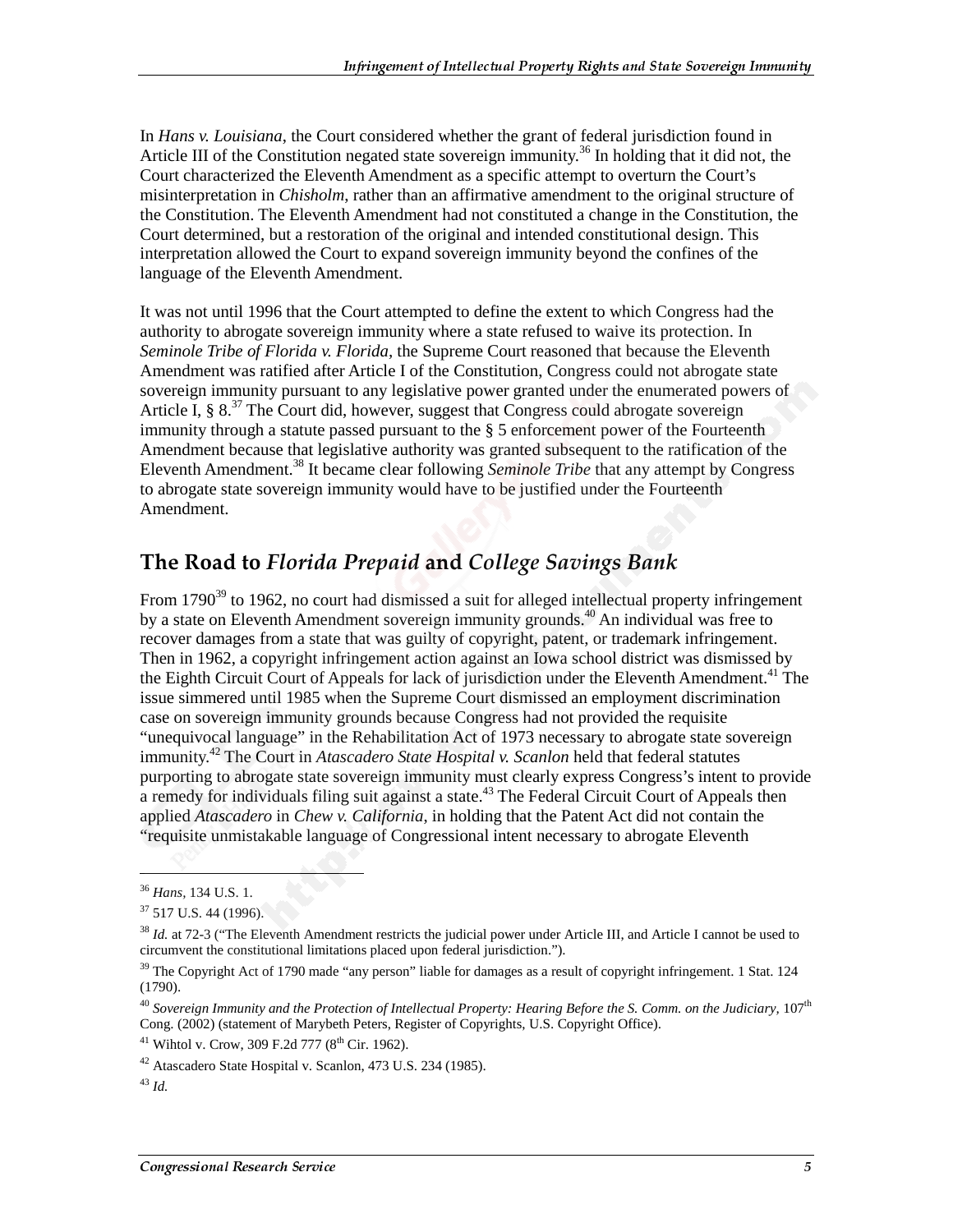Amendment immunity.<sup>44</sup> Congress, concerned about the integrity of its intellectual property laws and unwilling to accept the proposition that states could enjoy the protections of federal intellectual property law without recognizing others' interests in intellectual property protections, soon responded to the uncertainty created by the *Atascadero* and *Chew* decisions by passing the Copyright Remedy Clarification Act (CRCA),<sup>45</sup> the Trademark Remedy Clarification Act  $(TRCA)$ ,<sup>46</sup> and the Patent and Plant Variety Protection Remedy Clarification Act (PRCA).<sup>47</sup> Language within these acts specifically and unequivocally abrogated state sovereign immunity and subjected the states to suits for monetary damages brought by individuals for violation of federal copyright, trademark, or patent law.

In 1999, sensing a growing tension between state and federal power, the Supreme Court granted certiorari to review two companion cases out of the Third Circuit and Federal Circuit Court of Appeals<sup>48</sup> dealing directly with the abrogation of state sovereign immunity under the PRCA and the TRCA.49 College Savings Bank had been awarded a patent for its financing methodology, based on certificates of deposit and annuity contracts, designed to guarantee investors funds for future college expenses. The state of Florida soon adopted College Savings Bank's methodology and created the Florida Prepaid Postsecondary Education Expense Board (the Board) to issue similar financing options to its own residents. Consequently, College Savings Bank filed two separate actions seeking damages from the Board. In the first action, *Florida Prepaid v. College Savings Bank*, College Savings Bank filed a claim for patent infringement against the Board under the PRCA.<sup>50</sup> In the second action, *College Savings Bank v. Florida Prepaid*, College Savings Bank filed a claim alleging false and misleading advertising by the Board under the TRCA.51 In defense, the Board argued that both the PRCA and the TRCA were an improper attempt by Congress to abrogate state sovereign immunity. The United States intervened in both cases in support of College Savings Bank.

The principal issue in *Florida Prepaid* was whether the PRCA had legitimately abrogated state sovereign immunity from suit for patent infringement. College Savings Bank argued that Congress had lawfully done so pursuant to the due process clause by ensuring an individual an adequate remedy in the case of a deprivation of property perpetrated by the state in the form of patent infringement. The Board responded that the PRCA was passed pursuant to Congress's enumerated Article I powers, rather than its powers under the Fourteenth Amendment, and therefore constituted invalid abrogation under *Seminole Tribe*. The district court agreed with College Savings Bank and denied the Board's motion to dismiss. The Federal Circuit Court affirmed, holding that "Congress had clearly expressed its intent to abrogate the States' immunity ... and that Congress had the power under  $\S$  5 of the Fourteenth Amendment to do so."<sup>52</sup> The PRCA had specifically made "States, instrumentalities of States, and officers and employees of

<sup>44 893</sup> F. 2d 331, 334 (Fed. Cir. 1990).

<sup>45</sup> P.L. 101-553, 104 Stat. 2749 (1990) (codified at 17 U.S.C. § 511).

<sup>46</sup> P.L. 102-542, 106 Stat. 3568 (1992) (codified at 15 U.S.C. § 1125(a)).

<sup>47</sup> P.L. 102-560, 106 Stat. 4230 (1992) (codified at 35 U.S.C. §§ 271(h), 296(a)).

<sup>48</sup> *Florida Prepaid* diverged from *College Savings Bank* at the appellate level because the U.S. Court of Appeals for the Federal Circuit retains exclusive appellate jurisdiction over patent cases. 28 U.S.C. § 1295(a).

<sup>&</sup>lt;sup>49</sup> Florida Prepaid Postsecondary Educ. Expense Bd. v. College Savings Bank, 527 U.S. 627 (1999); College Savings Bank v. Florida Prepaid Postsecondary Educ. Expense Bd., 527 U.S. 666 (1999).

<sup>50 527</sup> U.S. 627 (1999).

 $51$  527 U.S. 666 (1999).

<sup>52</sup> *Florida Prepaid*, 527 U.S. at 633.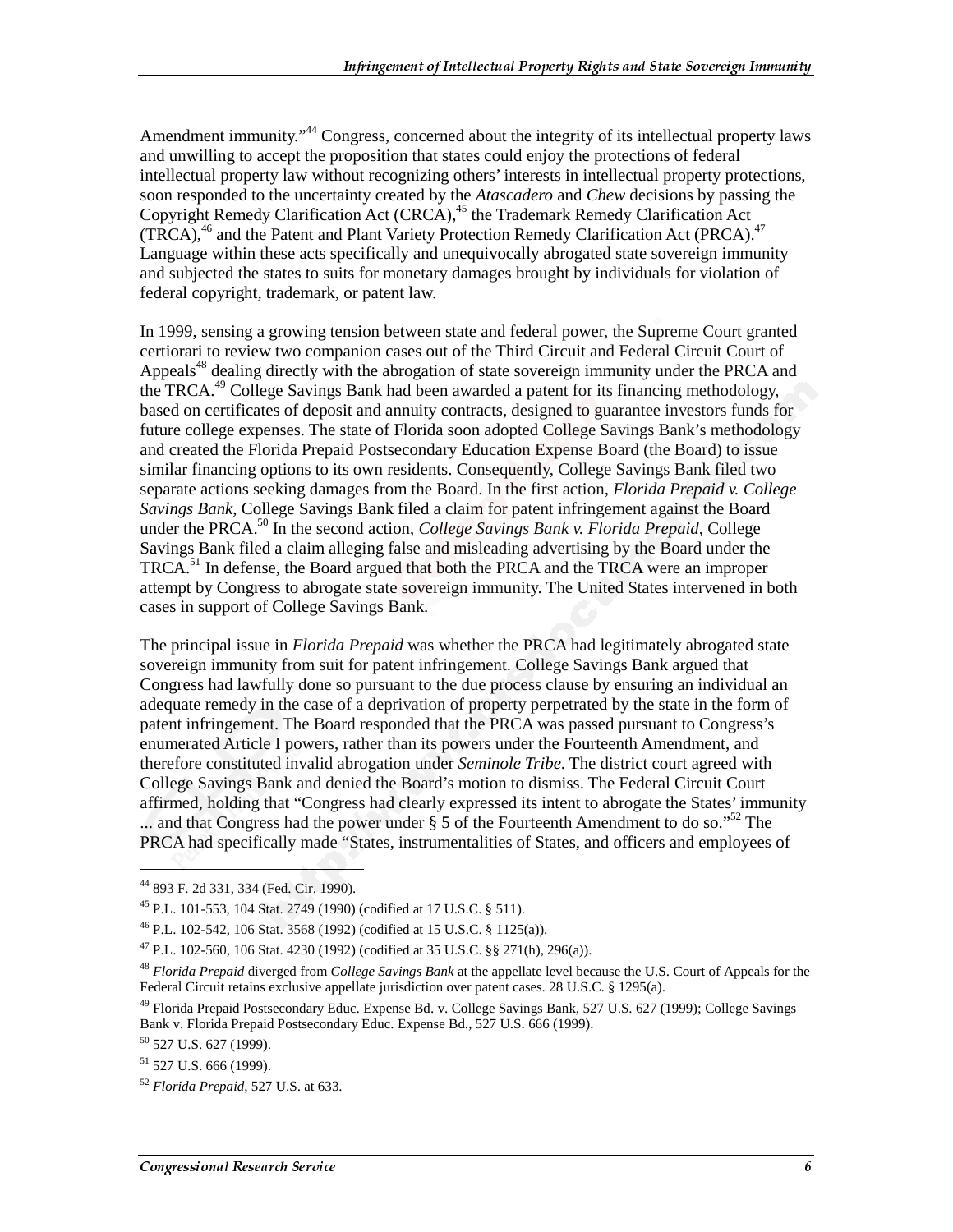States acting in their official capacity, [] subject to suit in Federal court by any person for infringements of patents."53

However, the Supreme Court overturned the Federal Circuit decision, holding that the PRCA was *not* a valid use of the § 5 enforcement power of the Fourteenth Amendment and therefore *not* a legitimate abrogation of state sovereign immunity.<sup>54</sup> In reaffirming that Congress may not abrogate state sovereign immunity pursuant to Article I powers, the Court applied its holding in *City of Boerne v. Flores*<sup>55</sup> to determine whether the PRCA was aimed at securing property protections guaranteed under the Fourteenth Amendment rather than passed pursuant to Article I,  $\S$  8, clause  $8^{56}$  While admitting that patents were "property" protected by the due process clause, the Court held that because Congress had not shown sufficient evidence of a "widespread and persisting deprivation of constitutional rights" nor adequately considered the availability of alternative remedies under state law, the PRCA was "so out of proportion to a supposed remedial or preventive object that [it] cannot be understood as responsive to, or designed to prevent, unconstitutional behavior."57

The principal issue in *College Savings Bank* was whether the state of Florida had indirectly waived sovereign immunity by electing to engage in a federally regulated activity knowing that such conduct would subject it to suit under federal law. College Savings Bank argued that Congress had lawfully abrogated state sovereign immunity in trademark infringement actions through the TRCA. Alternatively, College Savings Bank argued that Florida had waived sovereign immunity by voluntarily engaging in the "activity of selling and advertising a for-profit educational investment vehicle in interstate commerce after being put on notice by the clear language of the TRCA that it would be subject to ... liability for doing so."<sup>58</sup> The district court was not swayed by College Savings Bank's arguments and dismissed the case. The Court of Appeals for the Third Circuit affirmed.

The Supreme Court affirmed the dismissal, holding that Florida's actions did not constitute waiver. The Court first brushed aside the petitioner's abrogation argument, reasoning that neither of the TRCA's false or misleading advertising provisions related to interests that would qualify as property interests protected by the due process clause,<sup>59</sup> and were therefore not passed pursuant to the Fourteenth Amendment. $60$  The Court devoted a large part of its opinion to rejecting College Savings Bank's argument that Florida had waived sovereign immunity through its knowing participation in an activity that would subject it to suit under the TRCA. The majority refused to recognize any form of constructive waiver in sovereign immunity; instead, waiver could only be

1

<sup>60</sup> *Id*. at 672.

<sup>53</sup> *Id.* at 632.

<sup>54</sup> *Id*. at 647.

<sup>55 521</sup> U.S. 507 (1997) (holding that the Religious Freedom Restoration Act of 1993 exceeded Congress's authority under § 5 of the Fourteenth Amendment).

<sup>56 &</sup>quot;To promote the Progress of Science and useful Arts, by securing for limited times to Authors and Inventors the exclusive Right to their respective Writings and Discoveries." U.S. Const. Art I, § 8, cl. 8.

<sup>57</sup> *Florida Prepaid*, 527 U.S. at 645-46 (citing *City of Boerne*, 521 U.S. at 526, 532).

<sup>58</sup> College Savings Bank v. Florida Prepaid Postsecondary Educ. Expense Bd., 527 U.S. 666, 680 (1999).

 $59$  The Court explained that while trademarks are constitutionally cognizable property interests in which their owners have the right to exclude others from using them, "no decision of this Court (or of any other court, for that matter) recogniz[es] a property right in freedom from a competitor's false advertising about its own products." *Id.* at 673.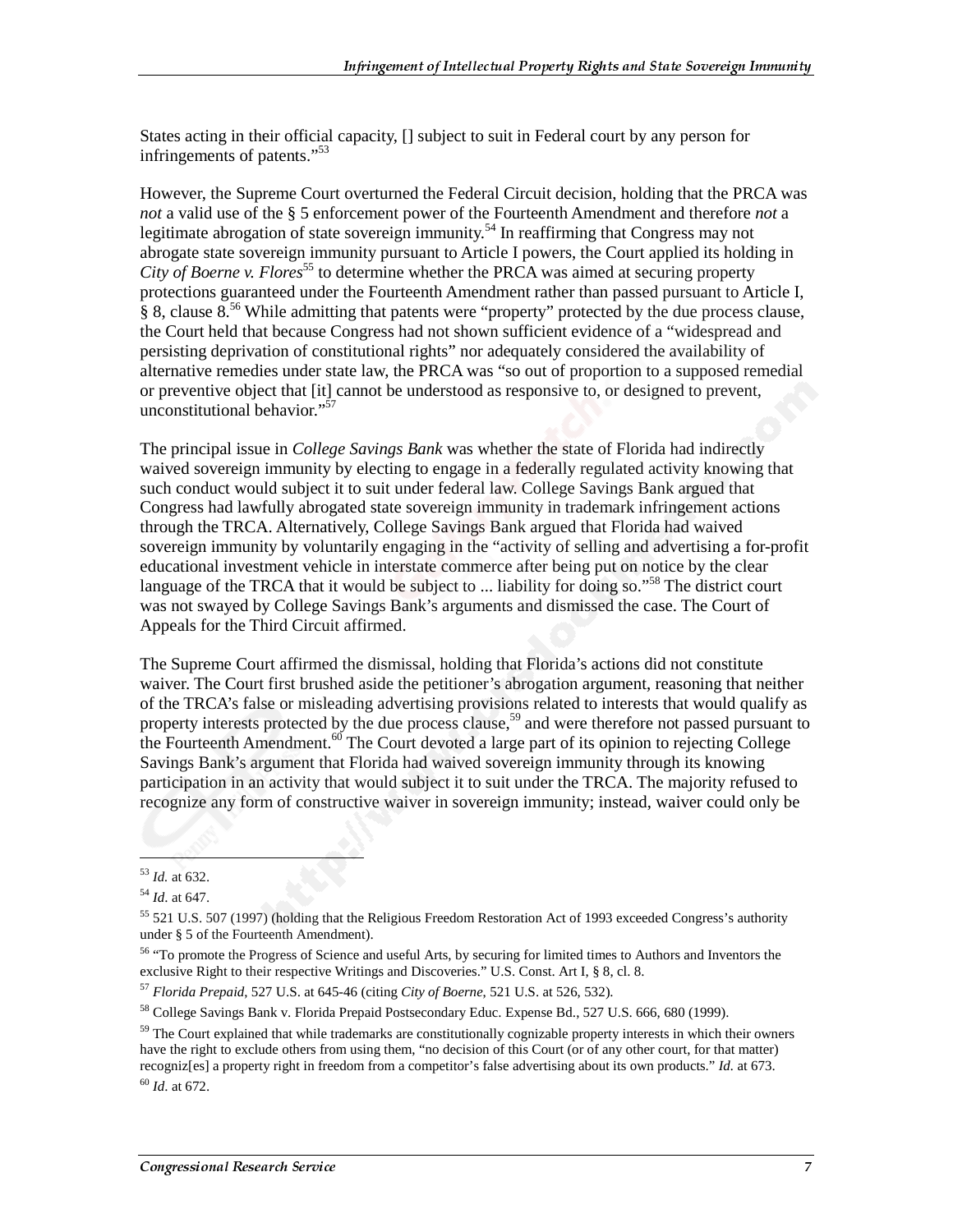found where the state voluntarily invoked federal jurisdiction, or where the "state makes a clear declaration that it intends to submit itself" to federal jurisdiction.<sup>61</sup> Florida had done neither.

As a result of *Florida Prepaid* and *College Savings Bank*, the Eleventh Amendment currently bars an individual from successfully seeking damages from a state for federal patent—and likely copyright and trademark—infringement,<sup>62</sup> unless the state has clearly consented to the suit through waiver, or Congress has successfully abrogated state sovereign immunity pursuant to a valid use of its legislative power under the Fourteenth Amendment. The specifics of these two avenues that would permit a state to be sued—waiver and abrogation—are discussed in detail below.

#### **State Waiver of Sovereign Immunity**

Although state sovereign immunity is a "personal privilege which it may waive at [its] pleasure," the Court will only recognize waiver in instances where the state has explicitly shown its intent to waive immunity.<sup>63</sup> The *College Savings Bank* Court held that waiver would only be legitimate where "the State voluntarily invoke[d] our jurisdiction," or where "the State makes a 'clear declaration' that it intends to submit itself to our [the federal court's] jurisdiction."<sup>64</sup> For example, consent to suit in a state's own courts does not translate into a waiver of immunity in federal court because it does not constitute a clear declaration of waiver of immunity in the federal system. Illustrating the importance of state sovereign immunity, the Court equated the requirements for waiver of sovereign immunity by a state to the requirements for waiver of a protected constitutional right by an individual.<sup>65</sup>

In order to convey the seriousness with which the Court would approach the standard for waiver of a state's right to immunity in federal court, the majority opinion in *College Savings Bank* specifically overturned existing precedent relating to waiver implied by the state's actions rather than through express consent. At issue in *Parden v. Terminal R. of Ala. Docks Dept.* was a statute Congress had passed that authorized employment discrimination suits by employees of any employer operating a railroad in interstate commerce.<sup>66</sup> The *Parden* Court held, against a strong dissent, that by "operating a railroad in interstate commerce, Alabama must be taken to have accepted that condition and thus to have consented to suit." $\frac{67}{9}$  By participating as a common

<sup>61</sup> *Id*. at 676.

<sup>62</sup> As explained above, *College Savings Bank* concerned only the false and misleading advertisement provisions of the federal Lanham Act, 15 U.S.C. § 1125(a), and not the provisions of the Lanham Act that pertain to infringement of trademarks. Thus, the Supreme Court did not definitively rule on the issue of trademark infringement and state sovereign immunity, nor has it opined on this matter in any other subsequent case. The Court has also not directly addressed the issue of state liability for copyright infringement. However, a federal court of appeals has applied *Florida Prepaid* in holding that the Copyright Remedy Clarification Act was an improper exercise of congressional power. Chavez v. Arte Publico Press, 204 F.3d 601, 607 ( $5<sup>th</sup>$  Cir. 2000). Similarly, a federal district court has ruled that the Trademark Remedy Clarification Act is unconstitutional as far as its authorization of trademark infringement lawsuits against states. Board of Regents of the Univ. of Wisconsin System v. Phoenix Software Int'l, Inc., 565 F.Supp.2d 1007 (W.D. Wis. 2008). *See* the discussion of these lower court cases *infra.*

<sup>63</sup> *College Savings Bank*, 527 U.S. at 675 (citing Clark v. Barnard, 108 U.S. 436, 447 (1883)).

<sup>64</sup> *Id*. at 676.

 $^{65}$  *Id.* at 682 (citing Johnson v. Zerbst, 304 U.S. 458, 464 (1938) (stating that waiver requires "[a]n intentional relinquishment or abandonment of a known right or privilege.")).

<sup>66 377</sup> U.S. 184 (1964).

<sup>67</sup> *Id.* at 192.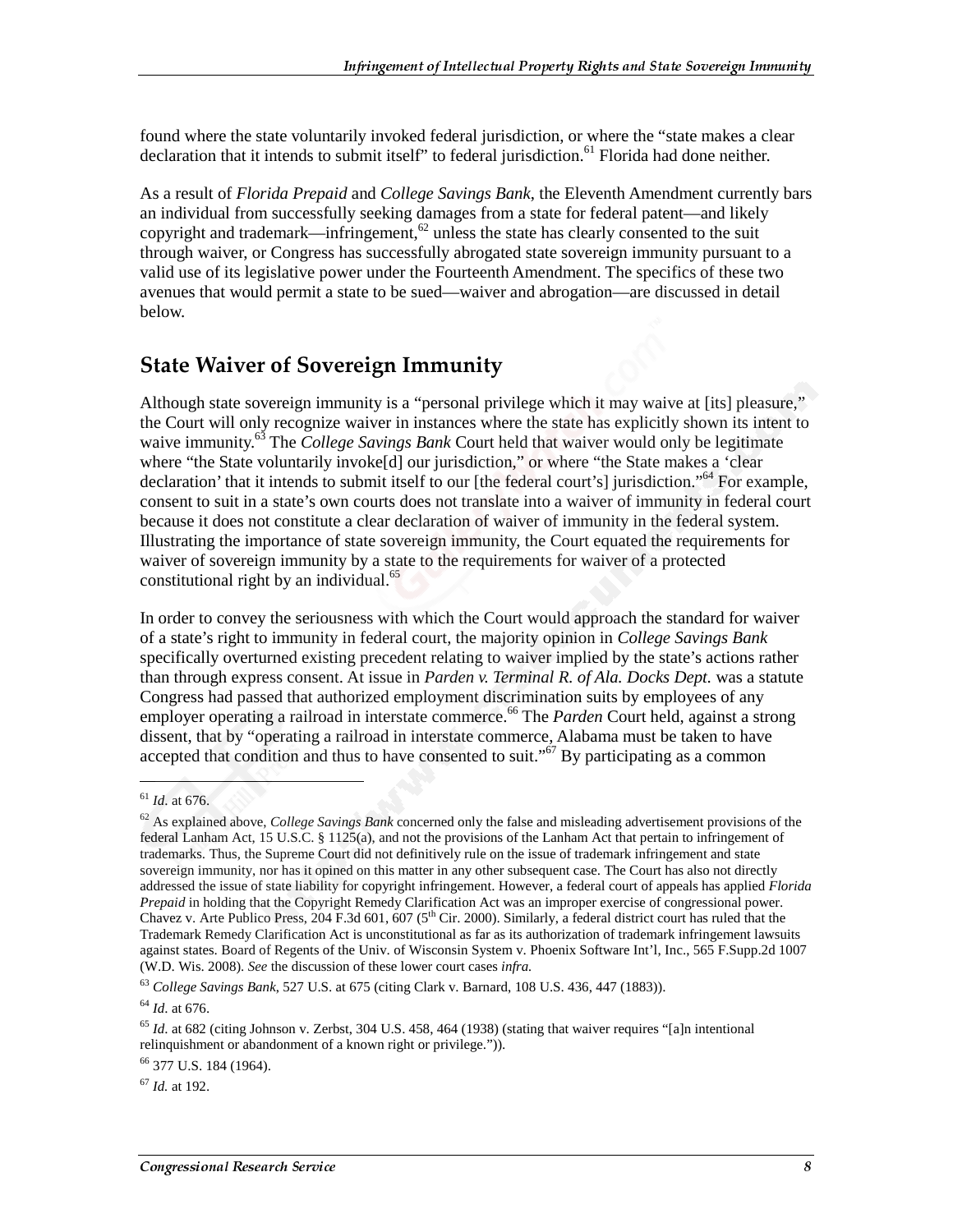carrier in interstate commerce the State had impliedly, or constructively, waived sovereign immunity.

The petitioner in *College Savings Bank* used the *Parden* precedent to argue that Florida, "by engaging in the ... activity of selling and advertising a for-profit educational investment vehicle in interstate commerce" with the knowledge that doing so would subject it to suit under the TRCA, had impliedly waived its immunity.<sup>68</sup> The Court refused to accept the argument. After outlining the many cases that had narrowed the legitimacy of constructive waiver under *Parden*, the Court expressly overruled the *Parden* "anomaly": "There is little reason to assume actual consent based upon the State's mere presence in a field subject to congressional regulation."<sup>69</sup> Even where a state is on notice that participation in a given field could subject it to suit under federal law, merely entering the regulated field does not amount to a voluntary decision to waive immunity.

In overruling *Parden*, *College Savings Bank* made clear that a federal court would require explicit evidence of an intent to waive sovereign immunity before allowing a case against a state to proceed. While this case barred the recognition of an implied waiver based on general state participation in a regulated field, other cases have wrestled with the extent to which states may invoke federal court jurisdiction and waive immunity by voluntarily participating in legal proceedings.

The Supreme Court has held that a state voluntarily invokes a federal court's jurisdiction, and waives sovereign immunity, where the state voluntarily removes a case from state court to federal court.70 In *Lapides v. Board of Regents,* the Court clearly distinguished between the repudiated *Parden*-style constructive waiver, and waivers effected by affirmative litigation conduct, such as removal.<sup>71</sup> Paul Lapides, a professor at the University of Georgia had brought suit against the Board of Regents of the University System of Georgia for violation of state and federal civil rights law. The state of Georgia joined with their co-defendants to remove the case to federal district court and asked for a dismissal of the claims under state sovereign immunity. The Court, limiting its holding to those situations in which a state has expressly waived immunity in the underlying state court proceedings, held that where a state voluntarily removes a case to federal court it engages in affirmative litigation conduct sufficient to waive sovereign immunity. In reaching its holding, the Court expressed concern over the "unfair tactical advantages" and "selective use of immunity" that a state would enjoy by removing a case to federal court.<sup>72</sup> *Lapides*, however, left unclear exactly what "affirmative litigation conduct" would qualify as waiver.

The Federal Circuit Court of Appeals entered the fray in a 2002 case, holding that a state participates in affirmative litigation conduct sufficient to waive sovereign immunity when the state initiates the legal proceedings. In *Vas-Cath Inc. v. Univ. of Missouri*, the University of Missouri had initiated an administrative proceeding known as an interference action within the U.S. Patent and Trademark Office (PTO) to clarify a dispute with Vas-Cath over ownership of a patent.<sup>73</sup> Following six years of proceedings, the PTO issued an order granting ownership of the

<sup>68</sup> *College Savings Bank,* 527 U.S. at 680.

<sup>69</sup> *Id*.

 $^{70}$  Lapides v. Board of Regents of Univ. System of Georgia, 535 U.S. 613 (2002).

 $71$  *Id.* 

<sup>72</sup> *Id*. at 620.

<sup>73 473</sup> F.3d 1376 (Fed. Cir. 2007).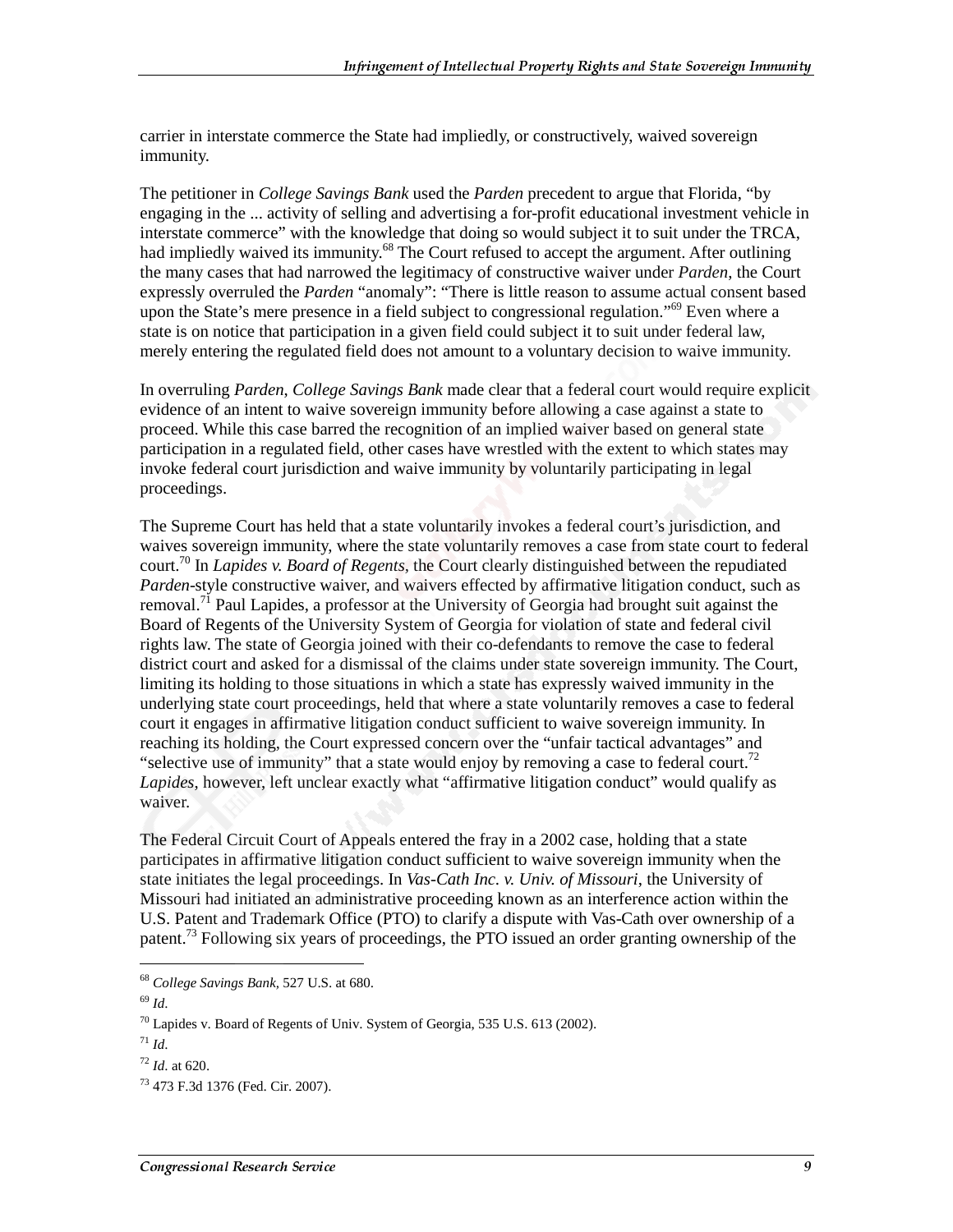patent to the university. As authorized by law, Vas-Cath appealed the PTO decision to the United States District Court for the District of Columbia. The university had the case transferred to Missouri where the federal district court granted its motion to dismiss on the grounds of Eleventh Amendment sovereign immunity.

On appeal, the Federal Circuit reversed the district court decision, holding that where a state initiates an administrative proceeding with ensuing judicial review, the state "cannot both retain the fruits of that action and bar the losing party from its statutory right of review."<sup>74</sup> By voluntarily commencing and participating in the PTO interference action, the state had waived its privilege of sovereign immunity with respect to judicial review of that decision in federal court. The appellate court grounded its decision on the Supreme Court's previously expressed concern over the "selective use of immunity to achieve litigation advantages."75 The court held it would be unfair and inconsistent to allow the state, in one continuous action, to invoke sovereign immunity "to shield the agency decision from review."76 Where a state becomes a party in a legal proceeding that it voluntarily initiated, the state has "submitted its rights for judicial determination" and may not escape the proceedings under the auspices of the Eleventh Amendment until the statutorily guaranteed judicial review is exhausted.<sup>77</sup>

Later that year, the Federal Circuit limited its decision in *Vas-Cath* and refused to extend the doctrine of waiver by affirmative litigation conduct to *separate* lawsuits. The Court affirmed the rule that a state's waiver of immunity through litigation conduct in one case does not extend to a separate, future action. In *Biomedical Patent Management Corp. v. California Dept. of Health Services,* a private contractor employed by California's Department of Health Services (DHS) had sued Biomedical in 1997 in the U.S. District Court for the Northern District of California for a declaratory judgment stating that the contractor's pregnancy screening program did not infringe a Biomedical patent.<sup>78</sup> DHS intervened in that action, also seeking a declaration of noninfringement, and Biomedical responded with a counterclaim in favor of patent infringement. The 1997 case was eventually dismissed for lack of venue. Biomedical re-filed its infringement claim in 1998, but the U.S. District Court for the Southern District of California dismissed the case pending the Supreme Court's determination of *Florida Prepaid* and *College Savings Bank*. Finally, in 2007, Biomedical again re-filed its claim against DHS, at which time DHS filed a motion to dismiss the case on state sovereign immunity grounds that was subsequently granted by the district court.

The Federal Circuit affirmed the district court's decision to grant the state's motion for dismissal under the Eleventh Amendment. The appellate court held that California had clearly waived sovereign immunity in the 1997 case and voluntarily submitted itself to the federal court's jurisdiction by intervening in the non-infringement action.<sup>79</sup> The question the court had to answer, however, was whether the waiver in the 1997 case would carry over and extend to the 2006 case involving the same parties and litigating the same subject matter. The Federal Circuit, after a thorough survey of state sovereignty waiver jurisprudence, determined that waiver could not

j

<sup>74</sup> *Id.* at 1385.

<sup>75</sup> *Lapides*, 535 U.S. at 620.

<sup>76</sup> *Vas-Cath*, 473 F.3d at 1384.

<sup>77</sup> *Id*. at 1383.

<sup>78 505</sup> F.3d 1328 (Fed. Cir. 2007).

<sup>79</sup> *Id.* at 1333 ("By intervening and asserting claims against BPMC in the 1997 lawsuit, DHS voluntarily...waived its sovereign immunity for purposes of that lawsuit.").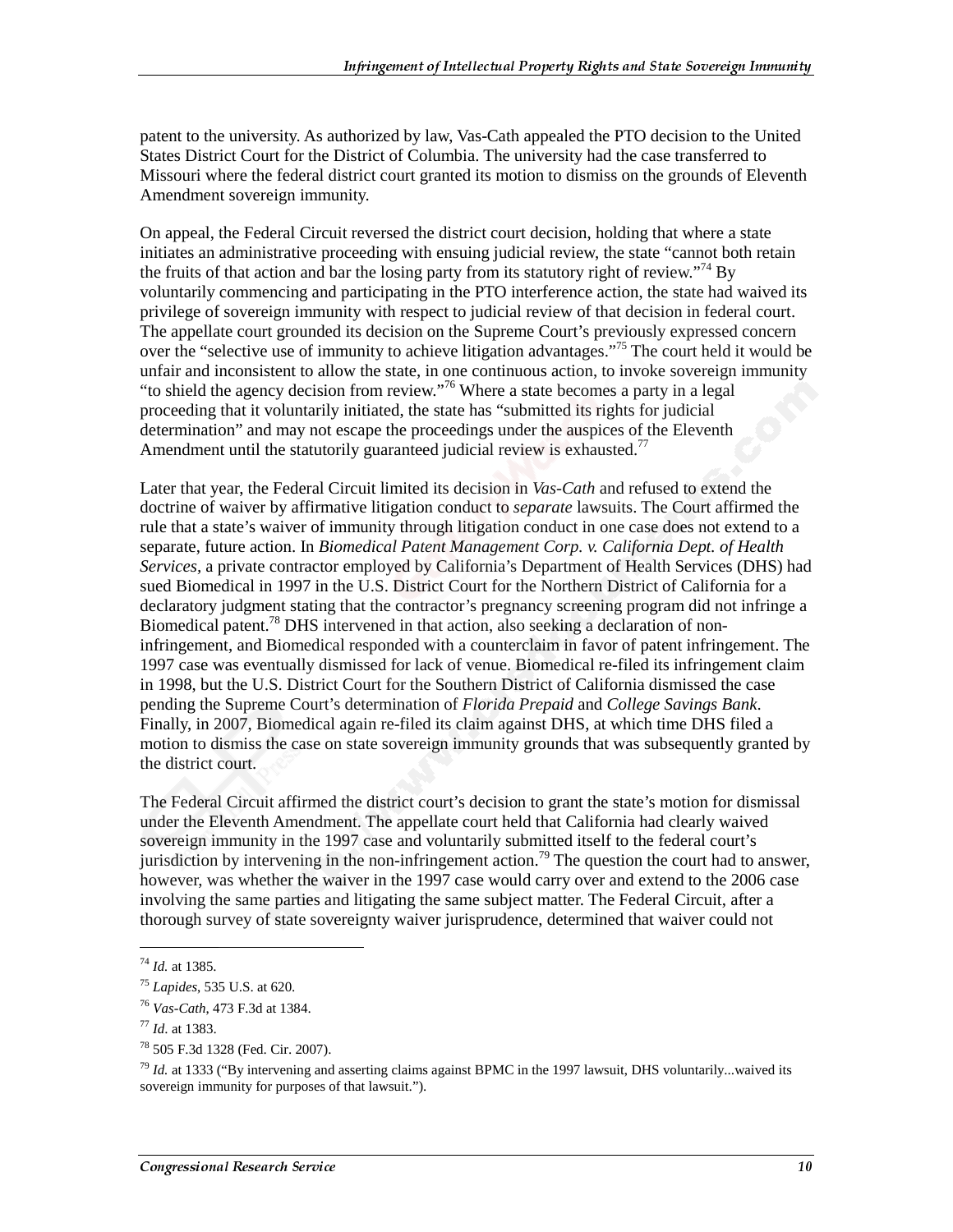carry over to a separate lawsuit, and that "any waiver, including one effected by litigation conduct, must be 'clear.'"80 As it had in *Vas-Cath*, the court recognized Biomedical's concerns of unfairness, inconsistency, and selective use of immunity, but the court would not extend waiver through litigation conduct to separate legal proceedings.

The Federal Circuit clearly differentiated between waiver scenarios consisting of one continuous action and those consisting of separate actions. Biomedical looked to *Lapides*, *Vas-Cath*, and *New Hampshire v. Ramsey*<sup>81</sup> as precedent for finding waiver through litigation conduct where a state voluntarily submits itself to the jurisdiction of a federal court. The court rejected the argument, pointing out that none of the cases Biomedical cited supported the extension of state waiver to a separate action. Instead, all had "involve[d] the application of a state's waiver of immunity in the same continuous proceeding."<sup>82</sup> The court did acknowledge the existence of situations in which concerns of unfairness, inconsistency, and selective use of immunity would be so significant as to outweigh the court's policy not to extend waiver to a separate legal action. No similar concerns existed in the *Biomedical* case, however, that were sufficient to "preclude" DHS from asserting immunity.<sup>83</sup>

In addition to some forms of litigation conduct, state sovereign immunity may also be waived where the state specifically submits itself to the jurisdiction of a federal court through a provision of an enforceable contract. In *Baum Research and Developmental Co., Inc., v. Univ. of Mass. at Lowell*, a dispute arose over a contract the University of Massachusetts had entered into with Baum Research relating to the firm's patented device for testing baseball bats.<sup>84</sup> The two parties formed a "Confidential License Agreement" for the use of the patented device, which included a governing law provision stating that all parties "agree to proper venue and hereby submit to jurisdiction in the appropriate State or Federal courts."<sup>85</sup> The court held this contract provision to be "a clear and unambiguous consent to the jurisdiction of a Michigan federal court for disagreements arising from this licensing agreement."<sup>86</sup> Although general consent provisions are not sufficient to waive sovereign immunity, this provision was clear and unequivocal as to the obligation of the state to submit to the jurisdiction of the federal court in the case of a future dispute.

However, a state that participates in the federal trademark system or that files a civil action in a federal court seeking review of a decision of the Trademark Trial and Appeal Board of the PTO does *not* waive its sovereign immunity, according to the federal district court in *Board of Regents of the Univ. of Wisconsin System v. Phoenix Software Int'l, Inc.*87 This opinion involved the Trademark Trial and Appeal Board's (TTAB's) decision to cancel a federal trademark that had been registered by the Board of Regents of the University of Wisconsin System. A software manufacturer had filed a petition with the TTAB seeking the cancellation, asserting that the Board of Regents' mark was similar to the one that it used for its software for computers. The TTAB

<sup>80</sup> *Id.* at 1341.

 $81$  366 F.3d 1 ( $1$ <sup>st</sup> Cir. 2004) (holding that a state voluntarily invokes federal jurisdiction in a continuous action where the state participates in an administrative proceeding that provides for judicial review).

<sup>82</sup> *Id*. at 1338.

<sup>&</sup>lt;sup>83</sup> *Id.* at 1340 ("The same considerations of unfairness and inconsistency ... simply are not present in the case at bar."). 84 503 F.3d 1367 (Fed. Cir. 2007).

<sup>85</sup> *Id*. at 1368.

<sup>86</sup> *Id*. at 1372.

<sup>87 565</sup> F.Supp.2d 1007 (W.D. Wis. 2008).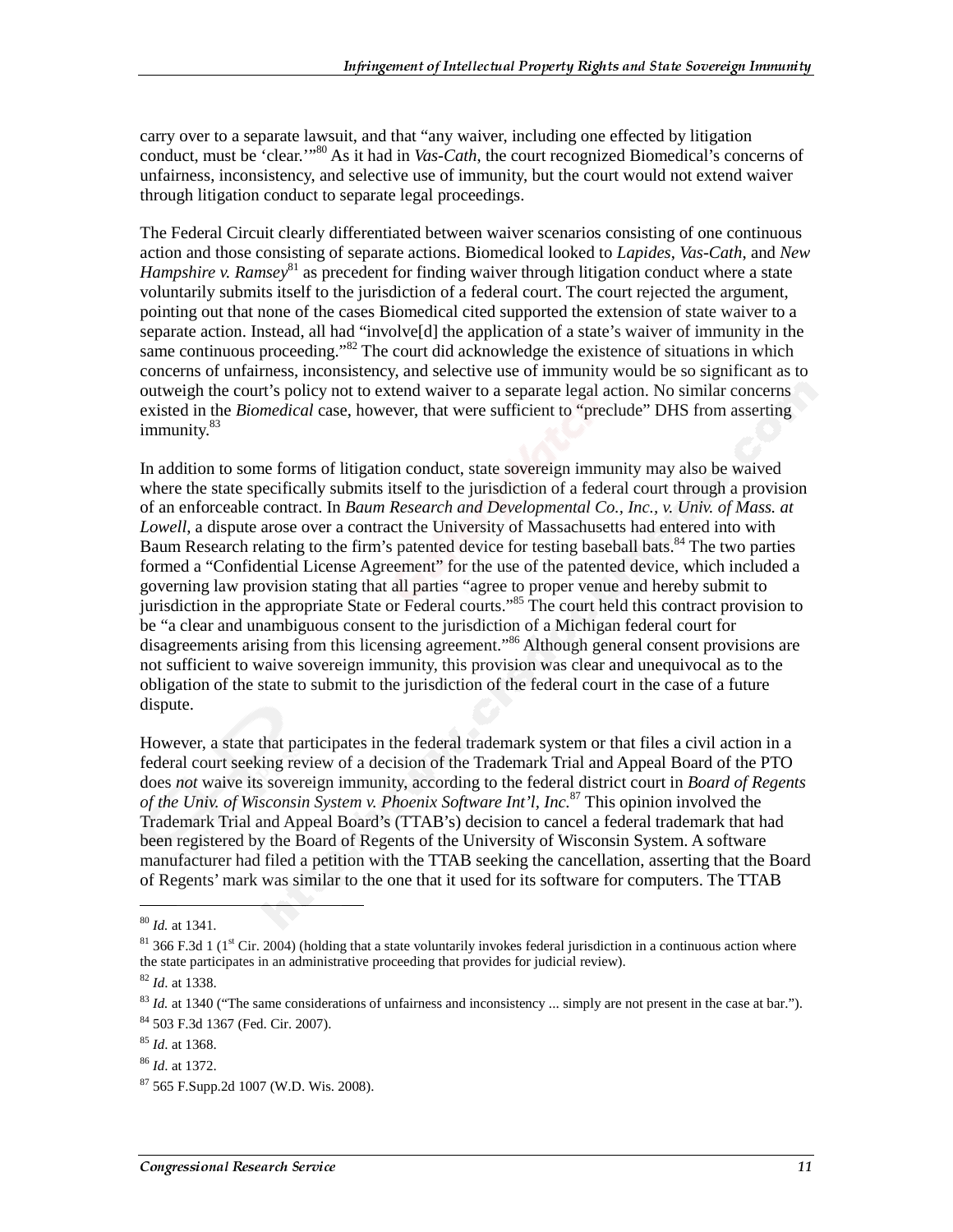granted the petition, prompting the Board of Regents to appeal the decision to the federal district court. After the software manufacturer filed a counterclaim against the Board of Regents for trademark infringement related to the university's use of the mark, the university moved to dismiss the counterclaim on the grounds that the university is a branch of the State of Wisconsin and thus entitled to sovereign immunity.<sup>88</sup>

The federal court granted the motion and dismissed the software manufacturer's counterclaim. In reaching these decisions, the court first examined the validity of Congress's attempt to abrogate state immunity from trademark infringement suits pursuant to the Trademark Remedy Clarification Act. Noting that the Supreme Court's decision in *College Savings Bank* considered only the liability of states for claims brought under the false and misleading advertisement provisions of the federal Lanham Act, and not the statute's trademark infringement provisions, the district court concluded that "[i]t is unlikely the [Supreme] Court would reach a different conclusion in trademark litigation."89 Citing that the TRCA's legislative history had not found a pattern of trademark infringement by the states and that it had not seriously discussed Fourteenth Amendment concerns to justify abrogation, the federal court ruled that the TRCA is not "congruent and proportional" to any Fourteenth Amendment injury and thus the TRCA was unconstitutional and fails to abrogate state immunity from trademark infringement suits.<sup>90</sup> With respect to the waiver issue, the district court explained that the State of Wisconsin has not "constructively waive[d]" its immunity by participating in the federal trademark system. While acknowledging that *College Savings Bank* had held that Congress may condition a "gift" on the waiver (such as a grant of funds to the state upon waiver of immunity), the Trademark Remedy Clarification Act does not condition a state's receipt of a federal trademark registration on a waiver of sovereign immunity; rather, the court explained, the TRCA "seeks to expose *all* states to liability, regardless of their participation in the federal trademark system."91 The court also determined that Wisconsin had *not* waived its immunity by appealing the TTAB's cancellation decision to a federal court, because its invocation of federal jurisdiction was not voluntary. Here, the software manufacturer had initiated the administrative proceedings by petitioning the TTAB to cancel the state's trademark, and the state was "simply ... contesting unfavorable decisions in suits brought against it." $^{92}$ 

The Supreme Court set the standard for waiver of state sovereign immunity in *College Savings Bank*: "Generally, we will find a waiver either if the State voluntarily invokes [a federal court's] jurisdiction, or else if the State makes a 'clear declaration' that it intends to submit itself to our jurisdiction."93 A state must clearly submit itself to federal jurisdiction and cannot constructively or impliedly waive its sovereign immunity. The Federal Circuit and other federal district courts have interpreted this rule to validate waiver where a state voluntarily removes a case to federal court; where a state voluntarily initiates and participates in the litigation; where the case is part of one continuous action in which the state previously waived its immunity; where a state enacts legislation waiving its sovereign immunity; or where a state enters a contract containing a provision in which the state specifically submits to federal court jurisdiction in the case of a

<sup>88</sup> *Id.* at 1009.

<sup>89</sup> *Id.* at 1010.

<sup>90</sup> *Id.* at 1013.

<sup>&</sup>lt;sup>91</sup> *Id.* (emphasis in original).

<sup>92</sup> *Id.* at 1014.

<sup>93</sup> *College Savings Bank*, 527 U.S. at 675-76.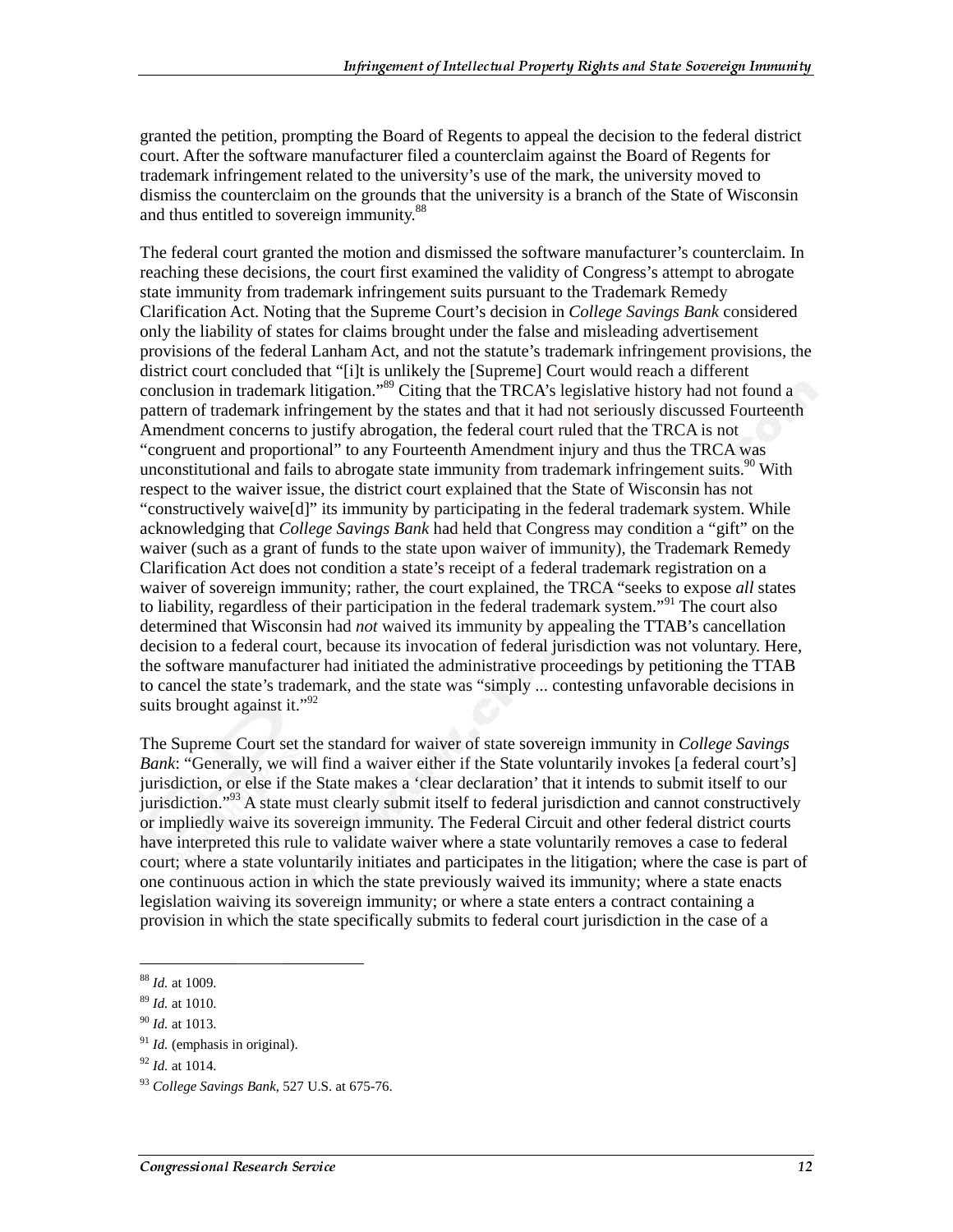dispute. Absent these forms of clear waiver, a state does not relinquish its privilege of sovereign immunity under the Eleventh Amendment.

#### **Congressional Abrogation of State Sovereign Immunity**

Although state sovereign immunity is a common law privilege preserved by the Eleventh Amendment, under limited situations Congress may abrogate, or override, state immunity in a given subject matter. In *Seminole Tribe*, the Supreme Court held that Congress could not abrogate state sovereign immunity through a statute passed pursuant to any of its Article I powers. However, the Court left the door open for abrogation by statutes passed pursuant to the  $\S$  5 legislative enforcement power of the Fourteenth Amendment. This signifies that any attempt by Congress to abrogate state sovereign immunity must find a basis in the Fourteenth Amendment. In order for a statute to be passed pursuant to Congress's § 5 power, the means adopted must be congruent and proportional to the remedy of a due process, equal protection, or privileges and immunities injury.

The Court in *Florida Prepaid* held that the PRCA was passed pursuant to Congress's Article I powers, rather than its § 5 power, and was therefore an invalid abrogation of state sovereign immunity. Although the Court acknowledged that patents were "property" under the due process clause, Congress had failed to satisfy the "congruence and proportionality" test used in *City of Boerne v. Flores* to define the scope of the  $\S$  5 enforcement power.<sup>94</sup> In considering what measures can be taken to prevent constitutional violations, the *City of Boerne* Court held that "there must be a congruence and proportionality between the injury to be prevented or remedied and the means adopted to that end."<sup>95</sup> In order to show the required proportionality, Congress must identify conduct transgressing the Fourteenth Amendment's substantive provisions, and must tailor its legislative scheme to remedying or preventing such conduct. The *Florida Prepaid* Court applied the *City of Boerne* test to the PRCA and found the evidence of patent infringements by the states to be lacking: "Congress identified no pattern of patent infringement by the states, let alone a pattern of constitutional violations."<sup>96</sup> The record reflected the existence of only eight patent infringement actions against the states "in the 110 years between 1880 and 1990."<sup>97</sup> Without evidence of widespread or pervasive infringements by the states, the Court was unwilling to justify the abrogation of state sovereign immunity under the PRCA.

Additionally, Congress had failed to adequately consider the availability of state law remedies. The Court explained that mere patent infringement by the state does not violate the due process clause; rather, "only where the state provides no remedy, or only inadequate remedies, to injured patent owners for its infringement of their patent could a deprivation of property without due process result."<sup>98</sup> Where the state provides an adequate remedy, or the necessary process prior to infringing a patent, there is no violation of due process. Any statute that abrogated state sovereign immunity in a situation where the patent infringement did not amount to a constitutional violation of due process would thus be overboard. The record showed Congress had "barely considered"

j

<sup>94</sup> *Id*. at 654 (citing *City of Boerne*, 521 U.S. 507).

<sup>95</sup> *City of Boerne,* 521 U.S. at 520.

<sup>96</sup> *Florida Prepaid*, 527 U.S. at 640.

<sup>97</sup> *Id.*

<sup>98</sup> *Id*. at 643.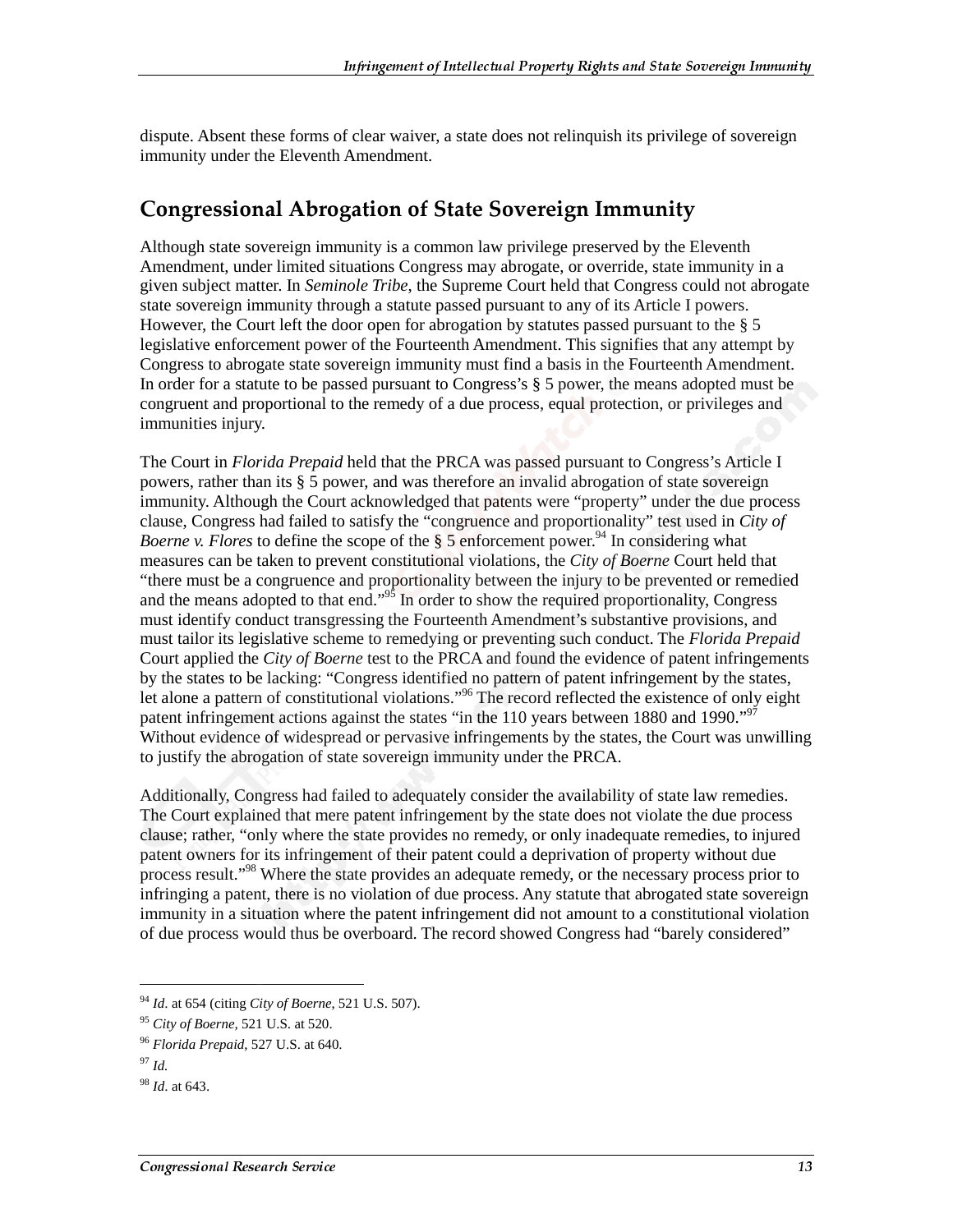the availability of state remedies to patent infringements by the state.<sup>99</sup> Because Congress had not presented sufficient evidence of widespread and persisting deprivations of constitutional rights, had not adequately considered the availability of state remedies, and had not adequately tailored its legislation to cover only those patent infringements by the state that constituted constitutional violations, the PRCA was "so out of proportion to a supposed remedial or preventive object" as to be considered an invalid use of the  $\S$  5 enforcement power.<sup>100</sup> Thus, the abrogation provision of the PRCA was held to be invalid.

In 2000, the Fifth Circuit elaborated on the *Florida Prepaid* abrogation standard and applied the precedent to copyright law. In *Chavez v. Arte Publico Press*,<sup>101</sup>, the plaintiff sued the University of Houston for copyright infringement under the CRCA for publishing the plaintiff's book without her consent. Relying on *Florida Prepaid*, the university invoked sovereign immunity as a defense. The court quickly recognized that a copyright, similar in nature to a patent, was a form of property protected by the Fourteenth Amendment and with no waiver argument made, the only question for the court was whether the abrogation provision of the CRCA was within the scope of Congress's § 5 enforcement power and therefore a valid abrogation of state sovereign immunity under *Florida Prepaid.* In holding that the CRCA, "doomed in the wake of *Florida Prepaid*," was not a valid use of Congress's § 5 power, the court gleaned a functional three-part test from the Supreme Court's *Florida Prepaid* decision.<sup>102</sup>

First, the court must consider the nature of the injury and whether "the state's conduct evinced a pattern of constitutional violations."103 Congress, as it had for the PRCA in *Florida Prepaid*, had failed to provide sufficient evidence of widespread and unremedied copyright infringement by the states. The record only contained seven instances in which a state utilized the Eleventh Amendment as a defense to copyright infringement. The legislative record demonstrated that Congress's principal concern was over the "potential for future abuse," a worry not sufficient to establish the required "pattern" of infringement by the states.<sup>104</sup> Second, the court must consider whether "Congress studied the existence and adequacy of state remedies for injured copyright owners when a state infringes their copyright."105 In the case of the CRCA, the Fifth Circuit held that Congress had "barely considered the availability of state remedies for infringement."106 The court noted there was little documentation by Congress of state contract or takings remedies, and Congress had refused to consider the possibility of granting states concurrent jurisdiction over copyright claims. Finally, the court must consider the breadth of coverage of the legislation. *Florida Prepaid* made clear that not all patent infringements violate the Constitution. A negligent patent infringement for instance, as opposed to an intentional violation, would not constitute a violation of due process. In *Chavez*, the court reasoned that because copyright infringement required no finding of an intent to infringe, any valid abrogation statute would have to limit its

<sup>99</sup> *Id*.

j

<sup>105</sup> *Id*.

<sup>100</sup> *Id*. at 646 (citing *City of Boerne*, 521 U.S. at 532).

 $101$  204 F.3d 601 (5<sup>th</sup> Cir. 2000).

<sup>102</sup> *Id*. at 608.

<sup>103</sup> *Id*. at 605.

<sup>104</sup> *Id*. at 606.

<sup>106</sup> *Id*.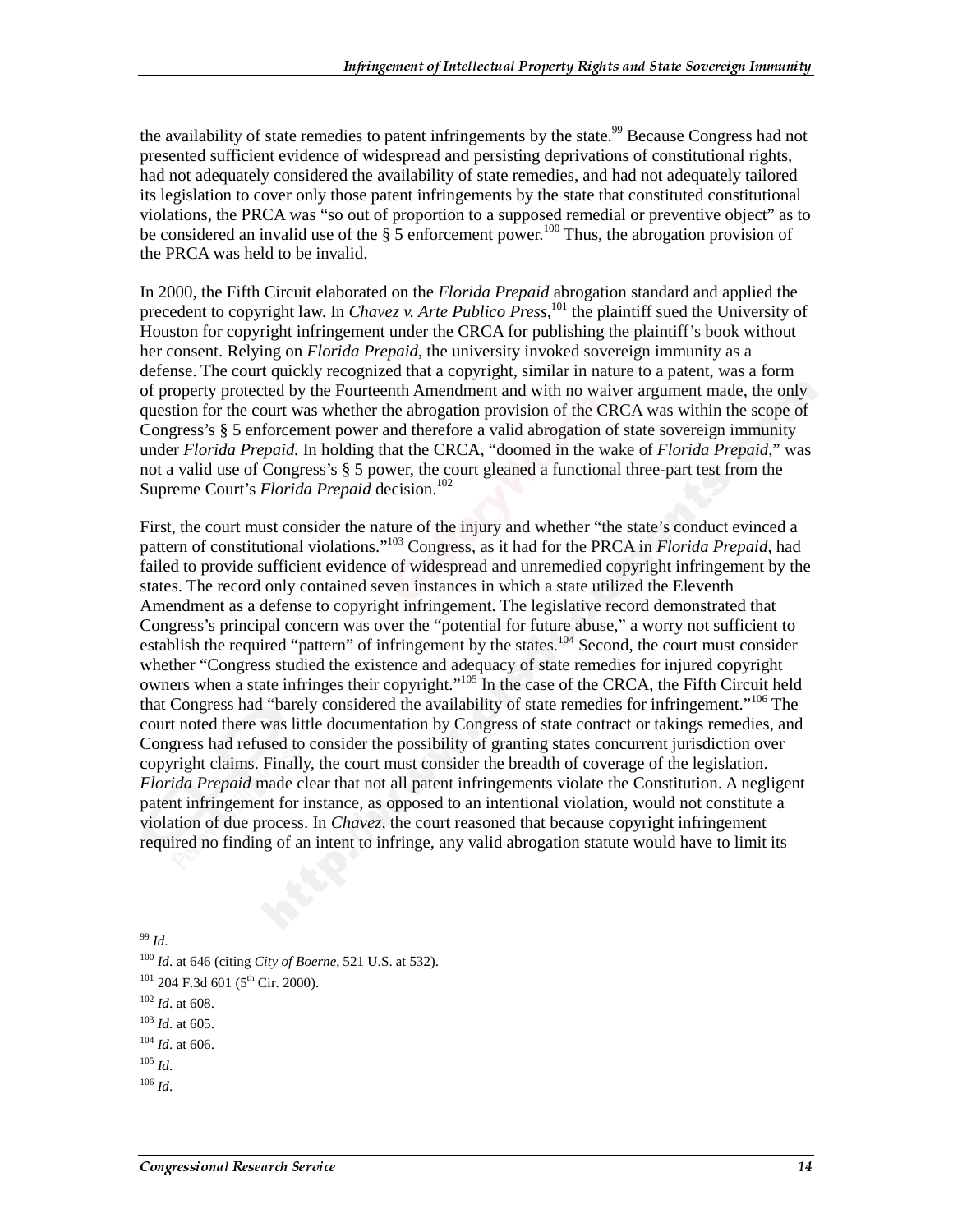scope to include only intentional property infringements by the states that amounted to a violation of due process.<sup>107</sup>

*Florida Prepaid*, *Chavez*, and other cases have not completely closed the door on federal abrogation of state sovereign immunity in the intellectual property realm. If Congress could show a substantial increase in intentional intellectual property infringements by the states, perhaps the courts would reconsider the existence of a widespread pattern of infringement and uphold an abrogation attempt. Ten years after *Florida Prepaid*, however, the United States District Court for the Southern District of California ruled that, as of 2008, the frequency of state infringements still did not warrant federal abrogation of state sovereign immunity.108 In *Marketing Information Masters v. The Board of Trustees of the California State University*, plaintiffs brought suit against the California State University for copyright infringement relating to the school's use of a community impact study for the 2004 Holiday Bowl in San Diego. The district court upheld the state's claim to sovereign immunity and granted the state's motion to dismiss. The court applied the standards of the Supreme Court's rulings in *City of Boerne* and *Florida Prepaid,* and cited the Fifth Circuit's holding in *Chavez,* in ruling that the CRCA was not passed pursuant to a legitimate exercise of the Fourteenth Amendment and therefore did not constitute a valid abrogation of state sovereign immunity.

Although the updated record showed eight recent cases of state infringement of copyrights, the evidence "demonstrated at most sporadic violations, not widespread violations by states."<sup>109</sup> The district court was unable to find the "pattern of unremedied conduct" required under *City of Boerne* for a valid exercise of Congress's Fourteenth Amendment enforcement powers.<sup>110</sup> The district court also found that Congress had failed to adequately consider state remedies and had not sufficiently tailored the CRCA to address only conduct that violates the due process clause.<sup>111</sup> Once again, the courts had made clear that constitutional violations relating to intellectual property infringements by the states were not so pervasive as to warrant abrogation of state sovereign immunity by Congress.

#### Prospective Injunctive Relief

With Congress unable to successfully abrogate state sovereign immunity, an individual may only recover damages where a state has "unequivocally" expressed its consent to suit through a clear waiver. There are, however, limited alternative remedies available for individuals in those situations where the state has not waived its immunity. While an aggrieved party may be able to recover monetary damages under state contract, conversion, or takings law, the most likely relief for a plaintiff in these situations would be to sue an individual state officer in his or her official capacity for prospective injunctive relief.

j

<sup>&</sup>lt;sup>107</sup> *Id.* at 607 ("[A] deprivation, to fit the meaning of the due process clause, must be intentional; a negligent act that causes unintended injury is not sufficient.").

<sup>&</sup>lt;sup>108</sup> Marketing Information Masters v. The Board of Trustees of the California State University, 552 F.Supp.2d 1088 (S.D. Cal. 2008).

<sup>109</sup> *Id*. at 1094.

<sup>110</sup> *Id*.

 $111$  *Id*.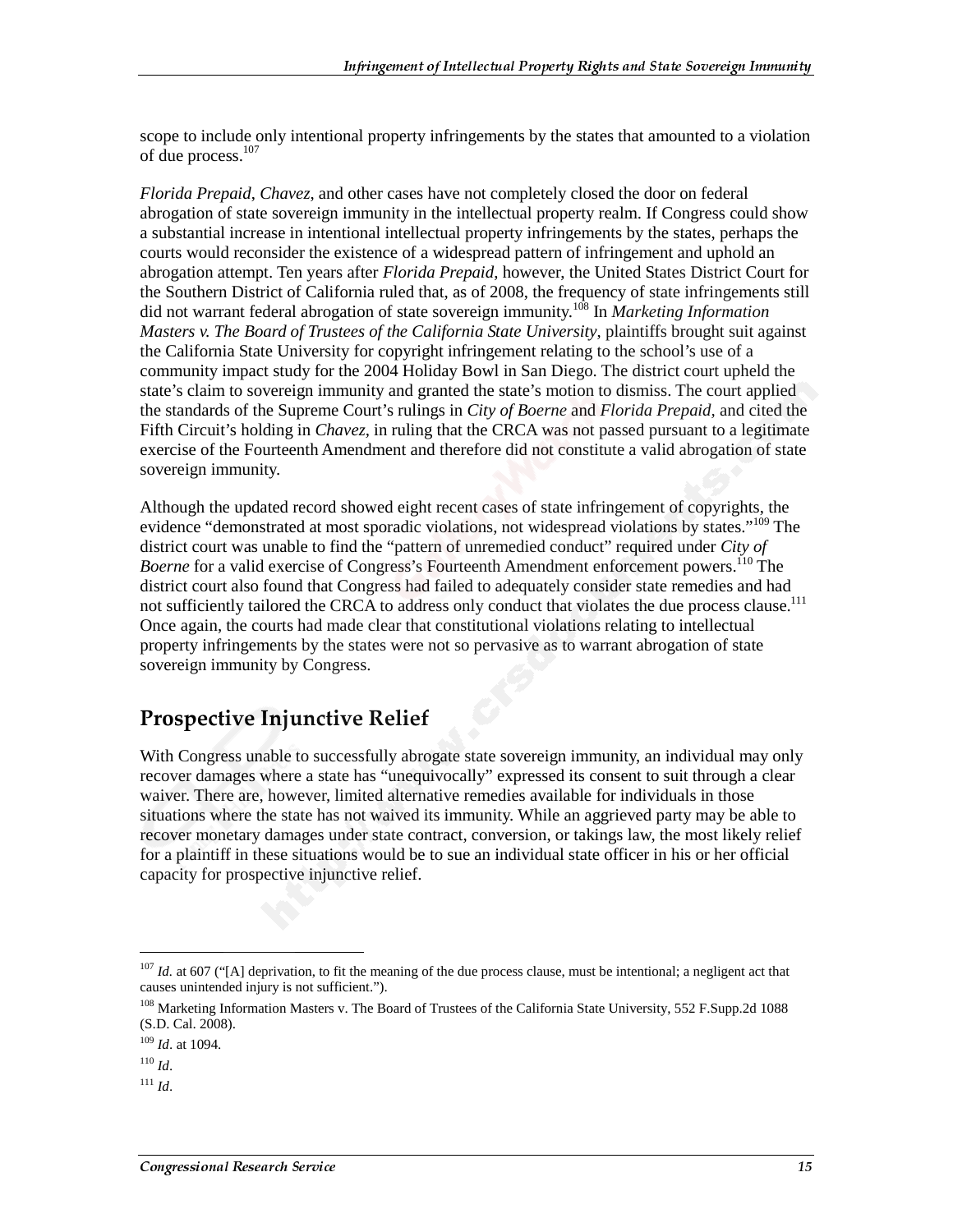The Eleventh Amendment does not bar suits for prospective injunctive relief against state officials acting in violation of federal law.112 Although this provides no avenue to recover monetary damages, an individual may obtain a court order forcing state officials to cease their unlawful conduct. In *Ex Parte Young*, the Supreme Court established this prospective remedy in order to mitigate wrongs resulting from the state sovereign immunity defense, and to prevent continued violations of federal law by state officials.113 To satisfy the *Ex Parte Young* standard, the injured party must allege an ongoing violation of federal law, seek only prospective relief, and establish that the officer has "some connection with the enforcement of the [illegal] act." $114$ Where the plaintiff satisfies this standard, a federal court may enter an injunction stopping the state official from acting in contravention of federal law.<sup>115</sup> However, the Court has not made the *Ex Parte Young* exception available to plaintiffs in all instances of the violation of federal law by a state official.

In 2006, the Federal Circuit considered the application of the *Ex Parte Young* approach to remedy state violations of federal patent law. In *Pennington Seed v. Univ. of Arkansas*, the plaintiff initially brought suit against the University of Arkansas for patent infringements related to Pennington's non-toxic feed grass.<sup>116</sup> The district court dismissed the case on the basis of the university's Eleventh Amendment immunity. Pennington subsequently amended its complaint, dropped the university as a defendant, and filed its claim for patent infringement against four individual university officials; the chairman of the university board, the president of the university, the chancellor of the university, and a professor. The district court again dismissed the amended complaint on Eleventh Amendment grounds.

In affirming the district court's decision, the Federal Circuit held that the plaintiff had failed to establish a sufficient nexus between the named officials and the enforcement of the illegal act.<sup>117</sup> This connection must be more than a general obligation to prevent the violation, the court explained; otherwise the individual is simply being sued as a representative of the state.<sup>118</sup> Although the officials named in the complaint may have had a general obligation to oversee the university's patent policy, they themselves did not violate any federal law. Plaintiffs could not show a sufficient causal connection between the named officials and the violation of federal patent law. Additionally, even if the officials had neglected their duty to the university to supervise the school's use of patents, a court can only enjoin activity that violates federal law; it cannot mandate that a state official "perform his or her duty under state law."119 Although the

<sup>&</sup>lt;sup>112</sup> Pennington Seed, Inc. v. Produce Exchange No. 299, 457 F.3d 1334, 1341 (Fed Cir. 2006).

<sup>113 209</sup> U.S. 123 (1908).

<sup>114</sup> *Id*. at 157.

<sup>&</sup>lt;sup>115</sup> Oxford University Press, Cambridge University Press, and Sage Publications recently filed a complaint for declaratory judgment and injunctive relief in the U.S. District Court for the Northern District of Georgia against four individual Georgia State officials. The publishers seek to gain an injunction to stop the school from using the publishers' copyrighted digital course packs. *See*, Katie Hafner, *Publishers Sue Georgia State on Digital Reading Matter*, N.Y. TIMES, Apr. 16, 2008, at C2.

<sup>116</sup> *Pennington Seed*, 457 F.3d at 1337-38.

<sup>&</sup>lt;sup>117</sup> *Id.* at 1342 ("[A] nexus between the violation of federal law and the individual accused of violating that law requires more than simply a broad general obligation to prevent a violation; it requires an actual violation of federal law by that individual.").

<sup>&</sup>lt;sup>118</sup> *Id.* at 1342-43 ("There must be a connection between the state officer and the enforcement of the act or else the suit will merely make him a representative of the state and therefore improperly make the state a party to the suit."). <sup>119</sup> *Id*. at 1343.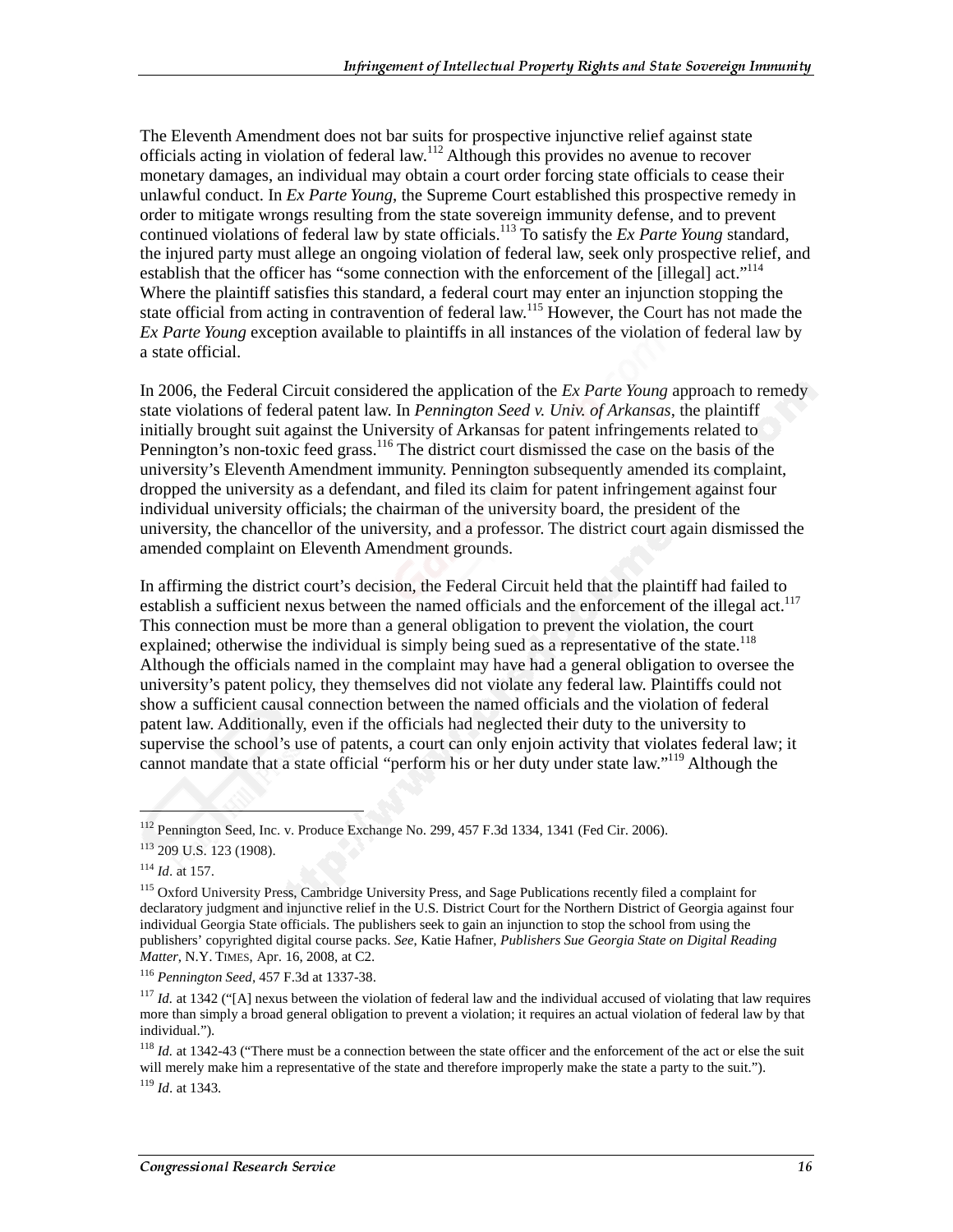court may stop an illegal action, it cannot mandate action unless an affirmative duty to act is created by federal law. No such duty existed in *Pennington Seed*.

#### The Legislative Response

In the years following *Florida Prepaid* and *College Savings Bank*, Congress repeatedly attempted to provide individuals with ways to recover from the states for intellectual property infringement. In 1999, 2001, 2002, and 2003, Representative Lamar Smith, Senator Patrick Leahy, and Representative Howard Coble each introduced the "Intellectual Property Protection Restoration Act" (the Act) in their respective chambers.<sup>120</sup> The proposed law presented a three-pronged approach to providing a remedy for intellectual property rights holders against states that engage in infringement.

The first prong would have amended federal copyright, patent, and trademark laws to bar a state from recovering for the infringement of a state-owned patent, trademark, or copyright unless the state had previously waived its Eleventh Amendment sovereign immunity and consented to suit under federal intellectual property law.<sup>121</sup> The Act would have used affirmative waiver as a condition to the state's receipt of damages under federal intellectual property law. By requiring states to first waive their Eleventh Amendment immunity in the intellectual property area before enjoying the protections of federal intellectual property law, this provision created "reasonable incentives" for states to waive immunity without "oblig[ing] them to do so."<sup>122</sup>

This provision raised some constitutional concerns as to the apparent voluntariness of the states' decision to waive their sovereign immunity. Critics argued that the waiver provision was simply a veiled attempt at the same congressional abrogation of state sovereign immunity struck down by the Court in *Florida Prepaid* and *College Savings Bank*. 123 The state's strong financial interest in protecting its intellectual property may make the option of either waiving immunity or relinguishing recovery for property infringements a forced waiver.<sup>124</sup> Critics also argued that the Act violated the doctrine of unconstitutional conditions, which at its core means "the government may not require a person to give up a constitutional right ... in exchange for a discretionary benefit conferred by the government."<sup>125</sup> The Act asked states to give up their constitutional right to state sovereign immunity in exchange for the benefits of federal intellectual property protections. Proponents of the Act responded by drawing a parallel to the use of Congress's spending power. Senator Leahy, who introduced the Senate companion bill, argued before the Senate Committee on the Judiciary that much like attaching a condition to the receipt of federal funds, Congress could attach a condition to the receipt of federal intellectual property benefits.<sup>126</sup>

l

<sup>&</sup>lt;sup>120</sup> S. 1835, 106<sup>th</sup> Cong. (1999); S. 1611, 107<sup>th</sup> Cong. (2001); H.R. 3204, 107<sup>th</sup> Cong. (2001); S. 2031, 107<sup>th</sup> Cong. (2002); S. 1191, 108<sup>th</sup> Cong. (2003); H.R. 2344, 108<sup>th</sup> Cong. (2003).

 $121$  H.R. 2344,  $108$ <sup>th</sup> Cong., § 3.

<sup>122</sup> *Sovereign Immunity and the Protection of Intellectual Property: Hearing Before the S. Comm. on the Judiciary,* 107<sup>th</sup> Cong. (2002) (statement of Sen. Patrick Leahy).

<sup>123</sup> *Sovereign Immunity and the Protection of Intellectual Property: Hearing Before the S. Comm. on the Judiciary,* 107th Cong. (2002) (statement of William E. Thro, General Counsel, Christopher Newport University) (the act would "permit Congress to circumvent the antiabrogation holding of *Seminole Tribe*").

 $124$  *Id.* ("Threatening to exclude the state from enforcing its legitimate intellectual property rights transforms the supposed 'choice' into outright coercion.")

<sup>125</sup> *Id*.

<sup>126</sup> *Sovereign Immunity and the Protection of Intellectual Property: Hearing Before the S. Comm. on the Judiciary,* (continued...)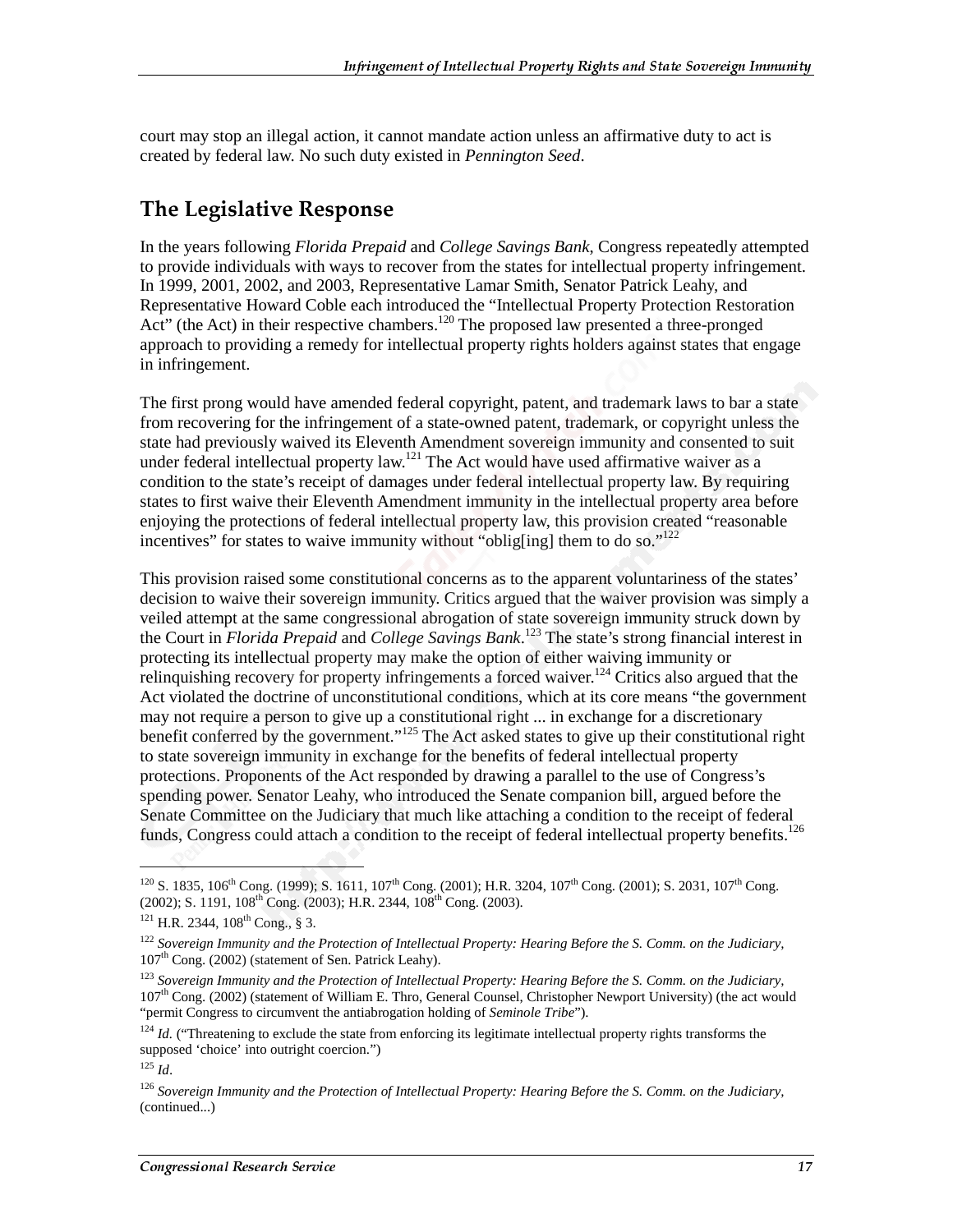The second prong of the Act would have guaranteed an individual's right to sue a state official in his individual capacity for violation of federal intellectual property law.<sup>127</sup> The provision would have statutorily reinforced the rights provided in *Ex Parte Young*: mainly, the ability of an individual, notwithstanding the Eleventh Amendment, to obtain prospective injunctive relief, and monetary damages where applicable,<sup>128</sup> against a state official. The Act would have clarified any confusion by reviewing courts as to the applicability of *Ex Parte Young* to suits against a state for intellectual property infringement.

The final prong of the bill would have abrogated state sovereign immunity in limited circumstances. The abrogation provision of the Act was tailored directly to the concerns presented by the Justices in *Florida Prepaid* and *College Savings Bank*. The Act specifically limited abrogation to those instances where the property infringement constitutes a violation of the due process clause of the Fourteenth Amendment or the takings clause of the Fifth Amendment.<sup>129</sup> The abrogation provision was narrowly tailored to only include infringements amounting to constitutional violations in an attempt to ameliorate the Supreme Court's concern over the "scope" of the previous abrogation provisions found in the CRCA, TRCA, and PRCA. Critics argued, however, that this provision of the Act still would not amount to a valid abrogation of state sovereign immunity, contending that regardless of the narrowly tailored statute, the instances of unremedied intellectual property infringements by the states simply do not occur with the frequency required to classify abrogation as a use of the Fourteenth Amendment enforcement power.

The Act never made it out of committee. The 1999 Senate bill was referred to the Committee on the Judiciary and never acted upon. In 2002, the Senate Committee held hearings on the issue, but the bill never came to a vote. In 2003, the House Subcommittee on Courts, the Internet, and Intellectual Property again held hearings with no further action. Similar legislation has not been re-introduced in subsequent Congresses.

### Potential Developments in the Relationship between State Sovereign Immunity and Intellectual Property

In early 2006, the new Roberts Court issued a ruling concerning bankruptcy law that triggered renewed questions relating to the application of state sovereign immunity. In *Central Virginia Community College v. Katz*, the Court held that in ratifying the Constitution, the states waived sovereign immunity as a defense to bankruptcy suits.<sup>130</sup> Relying on original intent and the legislative history of the bankruptcy clause, the Court reasoned that the Framers' concerns over a

<sup>(...</sup>continued)

 $107<sup>th</sup>$  Cong. (2002) (statement of Sen. Patrick Leahy) ("Either way, the power to attach conditions to the federal benefit is part of the greater power to deny the benefit altogether.").

 $127$  H.R. 2344,  $108$ <sup>th</sup> Cong., § 4.

 $128$  In limited circumstances a plaintiff may recover money damages from the official rather than the state by suing a state official in his or her individual capacity. However, recovery is only available where the official is acting outside of their official capacity and where the official is not protected by qualified immunity (i.e., where the official's actions were a violation of "clearly established statutory or constitutional rights of which a reasonable person would have known"), Crawford-El v. Britton, 523 U.S. 574, 588 (1998).

 $129$  H.R. 2344,  $108$ <sup>th</sup> Cong., § 5.

 $130$  546 U.S. 356 (2006).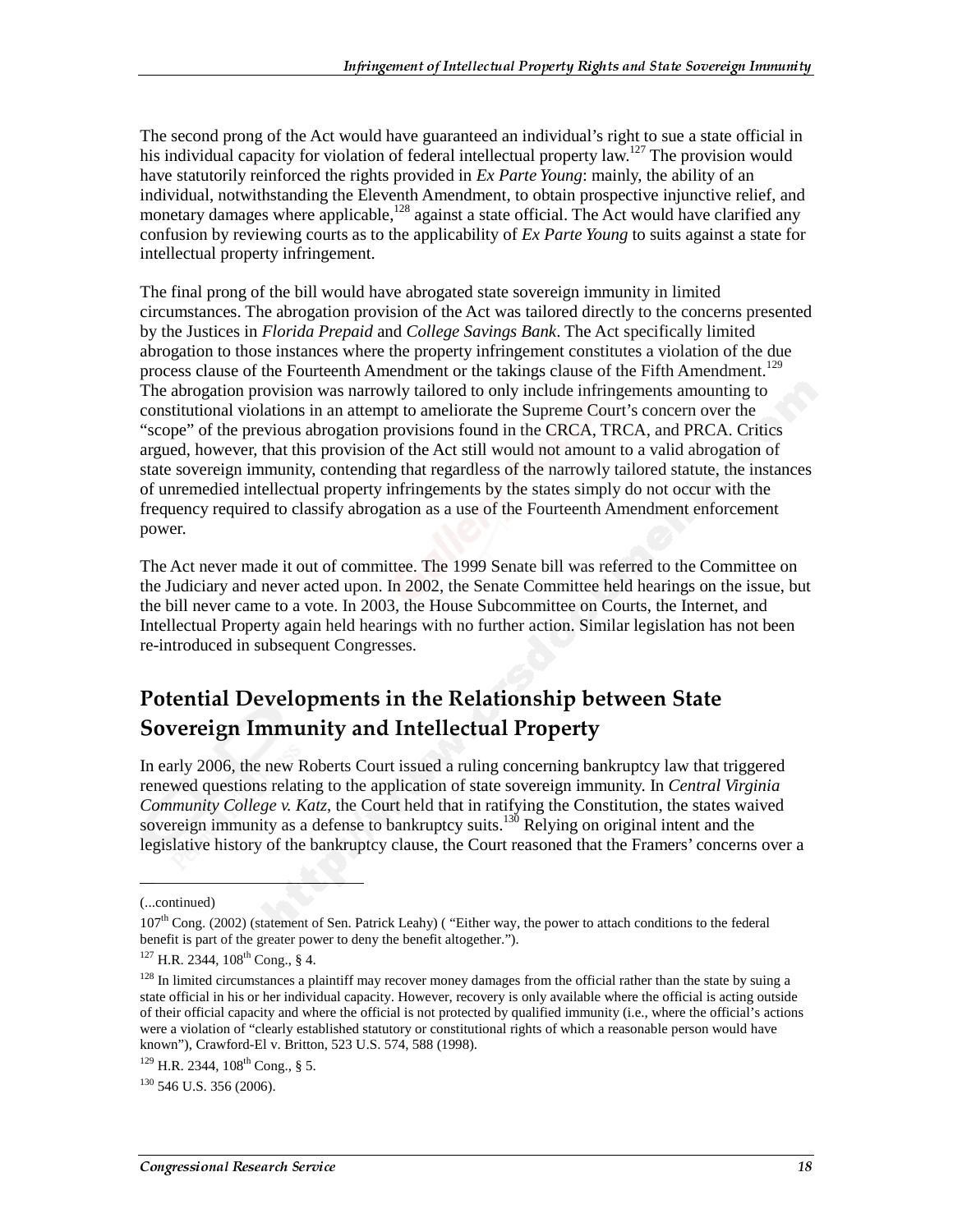uniform bankruptcy system, which gave rise to the bankruptcy clause in Article I, § 8, superseded state sovereign immunity in that area.<sup>131</sup> The *Katz* Court did not validate the abrogation of state sovereign immunity under the Article I bankruptcy clause—relying instead on a historical waiver pertaining only to bankruptcy. Therefore, the case's effect on intellectual property law is unclear. The case did mark, however, a limitation on the dominance of state sovereign immunity over Congress's Article I powers. The Court did not consider the legislative history behind any of the other Article I, § 8 powers, and was careful not to venture into the realm of intellectual property.

With the departure of Justice O'Connor and Chief Justice Rehnquist, replaced by Justice Alito and Chief Justice Roberts, there is the potential for a shift in the Court's state sovereignty jurisprudence. *Florida Prepaid* and *College Savings Bank* were both 5-4 decisions with both Rehnquist and O'Connor in the majority. *Katz,* one of Chief Justice Roberts's early decisions after replacing Chief Justice Rehnquist*,* was also a 5-4 decision, with O'Connor siding with the majority and Roberts dissenting. Although both Roberts and Alito are considered to be state's rights advocates and would likely support a broader application of state sovereign immunity, the appearance of two new votes on a closely divided court may very well have unanticipated consequences.

Indeed, in April 2008, the Supreme Court indicated a possible desire to reconsider the relationship between state sovereign immunity and intellectual property by asking for the Solicitor General's opinion in relation to an appeal in *Biomedical Patent Management Corp. v. California Department of Health Services*. 132 As discussed above, *Biomedical* involved the potential waiver of sovereign immunity under federal patent law by a state through affirmative litigation conduct. On December 2, 2008, the Solicitor General filed a brief expressing the views of the United States as amicus curiae.<sup>133</sup> According to the Solicitor General's brief, certiorari was not warranted because

The [Federal Circuit's] decision is consistent with decisions of this Court and it does not conflict with any decision of any other court of appeals. Moreover, this case presents a poor vehicle for addressing whether a State's waiver in one action extends to a subsequent action involving the same parties and the same underlying transaction or occurrence. The facts are not only unusual, but in light of the applicable limitations period, this case appears to involve alleged acts of infringe ment that occurred *after* the dismissal of the earlier suit.<sup>134</sup>

On January 12, 2009, the Supreme Court denied the petition for writ of certiorari in the *Biomedical* case.<sup>135</sup> Thus, it remains to be seen whether there will be further changes by the Supreme Court in the area of state sovereign immunity and intellectual property law.

j

<sup>&</sup>lt;sup>131</sup> *Id.* at 377 ("The ineluctable conclusion, then, is that States agreed in the plan of the Convention not to assert any sovereign immunity defense they might have had in proceedings brought pursuant to 'Laws on the subject of Bankruptcies.'")

<sup>132</sup> *Supreme Court Invites Government's Views on Petition in State Immunity Waiver Case*, PAT., TRADEMARK, & COPYRIGHT J., Apr. 25, 2008, at 671.

<sup>133</sup> U.S. Dep't of Justice, Office of the Solicitor General, *Brief for the United States as Amicus Curie,* No. 07-956, Biomedical Patent Management Corp. v. California Department of Health Services, *available at*  http://www.usdoj.gov/osg/briefs/2008/2pet/6invit/2007-0956.pet.ami.inv.pdf.

<sup>&</sup>lt;sup>134</sup> *Id.* at 5 (emphasis in original).

<sup>135</sup> *Biomedical Patent Management Corp.*, 2009 WL 56197 (U.S. Jan 12, 2009) (No. 07-956). c11173008